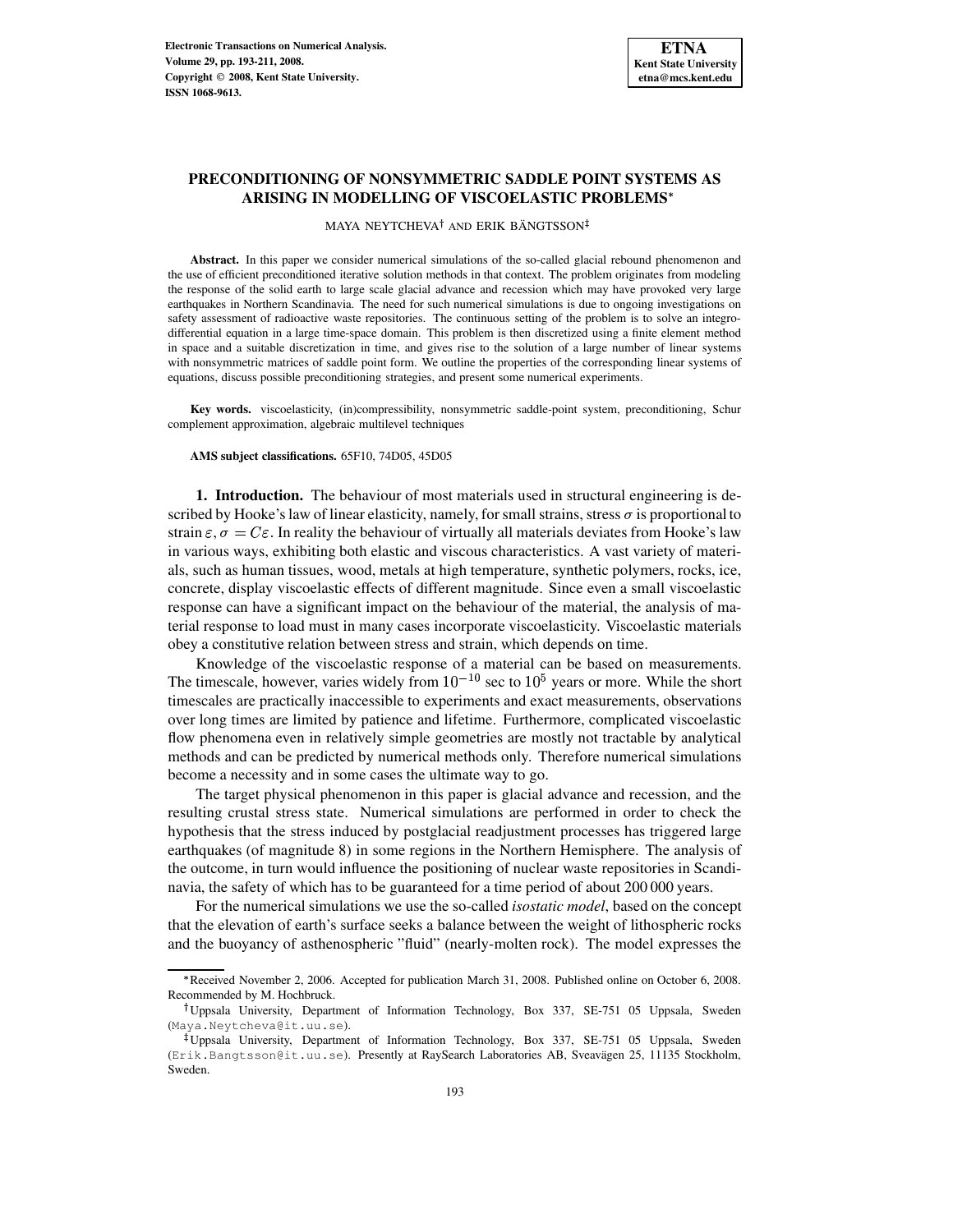geophysical problem in terms of a system of partial differential equations which describe the equilibrium state of a pre-stressed viscoelastic material body, subject to surface and body forces. It includes a first-order term representing the so-called advection of pre-stress, the incorporation of which has proven to be crucial for the successful modeling of the underlying processes.

The computationally heaviest part of many numerical simulations of complex problems, as in viscoelasticity, is the repeated solution of large linear systems of equations, solved during each time step. Currently, direct solution methods are mostly used, which are known to have very high demands for computer resources and could therefore severely limit the size and complexity of the discrete models, in particular in 3D. With this work we show that a robust and efficient preconditioned iterative solution method is a viable and competitive alternative to the direct solution methods.

The paper is organized as follows. We describe the problem in Section [2.](#page-1-0) The corresponding variational formulation and the finite element space discretization are presented in Section [3,](#page-2-0) and details on the discretization in time are given in Section [4.](#page-5-0) Section [5](#page-8-0) contains a description of the preconditioner used in the numerical simulations, which are illustrated in Section [6.](#page-11-0) In contrast to to  $[12]$ , in this work, as a part of the preconditioning strategy, we use (nearly) optimal order algebraic multilevel iteration type methods, applied in a nonsymmetric setting with discontinuous problem coefficients. In addition, we apply the proposed solution method to the viscoelastic problem in its full complexity.

<span id="page-1-0"></span>**2. Problem description.** Consider a post-glacial rebound model, based on the isostasy concept, namely, that the elevation of earth's surface (over tens of millions of years) seeks a balance between the weight of lithospheric rocks and the buoyancy of the more viscous asthenosphere. The governing equation describing the equilibrium state of a pre-stressed viscoelastic non-selfgravitating material body, subject to surface and body forces; cf. [\[15\]](#page-18-0) is of the form

<span id="page-1-1"></span>(2.1) 
$$
-\underbrace{\nabla \cdot \sigma}_{(A)} - \underbrace{\nabla (\mathbf{u} \cdot \nabla p)}_{(B)} + \underbrace{\nabla p \nabla \cdot \mathbf{u}}_{(C)} = 0 \quad \text{in } \Omega \subset \mathbb{R}^d, d = 2, 3.
$$

Here  $\sigma$ ,  $\mathbf{u} = [u_i]_{i=1}^d$ , and p, are the stress tensor, the displacement vector and the hydrostatic pressure, respectively. The pressure is of the form  $p = \rho g e$ , where  $\rho$  and g are density and gravitational acceleration. The term  $(A)$  in [\(2.1\)](#page-1-1) describes the force from spatial gradients in stress. The term  $(B)$  represents the so-called *advection of pre-stress* and describes how the hydrostatic background (initial) stress is carried by the moving material. Incorporating (B) has proven to be crucial for the successful modeling of the underlying processes; see [\[15\]](#page-18-0). We point out that pre-stress is not included in the available general purpose finite element (FE) packages. Further we assume small deformations, i.e. strain  $\varepsilon$  and displacements  $\bf{u}$  are related as  $\varepsilon_{ij} = \frac{1}{2} \left( \frac{\partial u_i}{\partial x_j} + \frac{\partial u_j}{\partial x_i} \right)$ ,  $1 \le i, j \le d$ 

Equation  $(2.1)$  can be solved with two different constitutive relations which allow simulations of purely elastic as well as of viscoelastic medium, as is done in various geophysical studies.

**Case** 1: Stress and strain are related as for linear elastic anisotropic materials,  $\sigma(\mathbf{x})$  =  $C(\mathbf{x})\varepsilon(\mathbf{x})$ , where  $\varepsilon$  is the strain tensor and  $C(\mathbf{x})$  is the elasticity tensor.

**Case 2**: The material is assumed to be viscoelastic, obeying a constitutive relation of the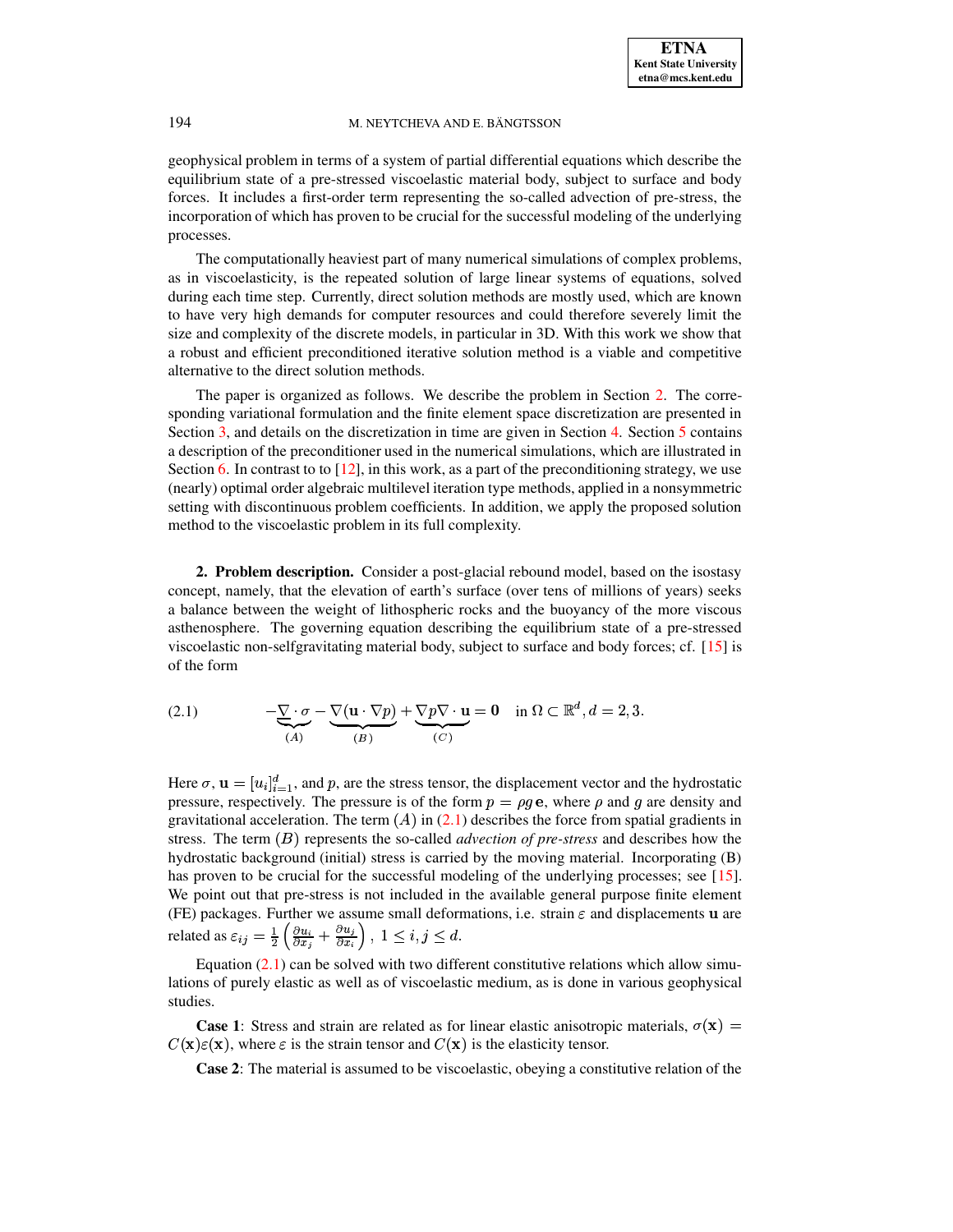<span id="page-2-1"></span>form

$$
\sigma({\bf x},t)=C({\bf x},0)\varepsilon({\bf x})-\int\limits_0^t\frac{\partial C(t-\tau)}{\partial\tau}\varepsilon({\bf x},\tau)\,d\tau
$$

(2.2) or with other notations

$$
\sigma(\mathbf{x},t)=\sigma_E(\mathbf{x},t)-\int\limits_0^t\sigma_V(\mathbf{x},t,\tau)\,d\tau,
$$

which is referred to as Hooke's law with memory; see, for instance [\[18\]](#page-18-1). The tensors  $C(\mathbf{x}, 0)$ (here  $C(\mathbf{x}, 0) = C(t - \tau)$  at  $\tau = t$ ) and  $\widetilde{C}(\mathbf{x}, t - \tau) = \frac{\partial C(t - \tau)}{\partial \tau}$  measure  $\frac{1}{2}$  measure the elastic and viscoelastic response, respectively, describing rocks with long memory where the state of stress at time t depends on the deformation at time t but also on the deformations at times prior to  $t$ .

The memory term in equation  $(2.2)$  arises from the fact that a (previously) loaded viscoelastic solid attempts to relax its stress state through *creep* and *relaxation* processes. This behaviour is described by a relaxation function, which depends on the material model used for the solid (Maxwell, Kelvin, Burger, etc.). For different viscoelastic models of earth's lithosphere we refer, for example, to [\[24\]](#page-18-2).

<span id="page-2-2"></span>We consider a slightly more general form of the isostatic moment balance equation  $(2.1)$ , namely,

(2.3) 
$$
-\nabla \cdot \sigma(\mathbf{x},t) - \nabla(\mathbf{b}(\mathbf{x}) \cdot \mathbf{u}(\mathbf{x},t)) + (\nabla \cdot \mathbf{u}(\mathbf{x},t)) \mathbf{c}(\mathbf{x}) = \mathbf{f}(\mathbf{x},t),
$$

where **b** and **c** are general vector fields and the function **f** represents body force. In what follows the dependence on the space variable  $x$  is omitted, unless it is of specific importance in some particular relations.

We note here, that due to the form of the pre-stress advection term, the glacial rebound problem does not reduce to the well-known Navier-Stokes problem; see [\[12\]](#page-17-0) for more details.

In the derivations we utilize the following standard relations between stress, strain and displacements,

(2.4) 
$$
\sigma_E(t) = \lambda_E \nabla \cdot \mathbf{u}(t) + \mu_E \varepsilon(\mathbf{u}(t)),
$$

$$
\sigma_V(t, \tau) = \partial_\tau \lambda(t, \tau) \nabla \cdot \mathbf{u}(\tau) + \partial_\tau \mu(t, \tau) \varepsilon(\mathbf{u}(\tau)),
$$

as well as the assumption that the stress relaxation functions obey the so-called Maxwell model, i.e., the time-dependence in the stress field is due to time-dependent material coefficients only and is of the form

%

<span id="page-2-3"></span>(2.5) 
$$
\mu(t,\tau) = \mu_E e^{-\alpha_0(t-\tau)} = \mu_E \chi(\alpha_0, t, \tau),
$$

$$
\lambda(t,\tau) = \lambda_E e^{-\alpha_0(t-\tau)} = \lambda_E \chi(\alpha_0, t, \tau).
$$

Here, the coefficients  $\mu_E, \lambda_E$  and  $\mu(t, \tau), \lambda(t, \tau)$  are Lamé coefficients in the elastic case and the viscoelastic case correspondingly,  $\eta$  is the viscosity parameter, and  $\alpha_0 = \mu_E/\eta$  is the inverse of the so-called Maxwell time.

<span id="page-2-0"></span>**3. Variational form and space discretization.** Let  $\mathcal{J} = [0, T]$ ,  $T > 0$  be a given time interval and  $\Omega$  be a time-independent bounded domain in  $\mathbb{R}^d$ ,  $d=2,3$ , with a polygonal (respectively polyhedral) boundary  $\partial\Omega$ . We assume that the viscoelastic compressible or incompressible body occupies  $\Omega$ , it is acted upon by a body force  $f(x, t)$ , it is rigidly fixed in space and time on a part  $\Gamma_D$  of  $\partial\Omega$  with a positive measure and some (time-dependent) surface traction  $\ell$  is acting on the body along another part  $\Gamma_N$  of  $\partial\Omega$ . We are interested in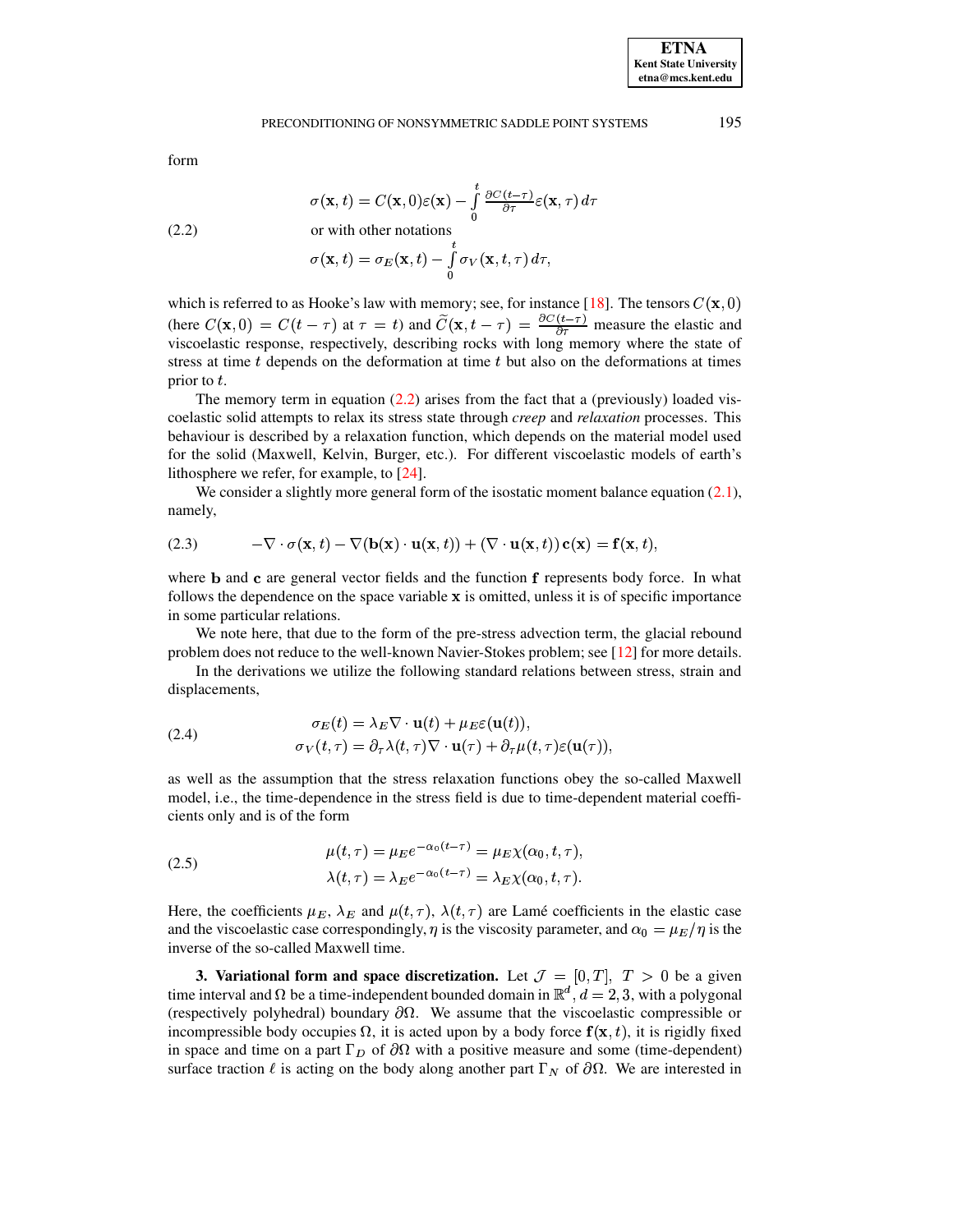

obtaining the solution of the problem [\(2.3\)](#page-2-2) in terms of displacements  $\mathbf{u}(\mathbf{x}, t)$ ,  $\mathbf{x} \in \Omega$ , and  $t \in \mathcal{J}$ .

We point out that in the isostasy model used by geophysicists, earth is considered fully incompressible. Still, in certain cases it turns out to be of practical interest to study the behaviour of the crust as a compressible body. Therefore we consider both compressible and incompressible materials.

To define the corresponding weak formulation of  $(2.3)$  we introduce in the usual way the Sobolev space  $V = (H_0^1(\Omega))^{\alpha}$ ,  $d = 2, 3$ , equipped with the norm  $\|\cdot\|_V = \|\cdot\|_1$ .

<span id="page-3-0"></span>The weak form of equation  $(2.3)$  reads as follows:

Find  $\mathbf{u} \in \mathcal{V}(V; \mathcal{J})$  such that

(3.1) 
$$
- \int_{\Omega} \nabla \cdot \sigma(t) \cdot \mathbf{v} d\Omega - \int_{\Omega} (\nabla (\mathbf{b} \cdot \mathbf{u}) \cdot \mathbf{v} - (\nabla \cdot \mathbf{u}) \mathbf{c} \cdot \mathbf{v}) d\Omega = \int_{\Omega} \mathbf{f}(t) \cdot \mathbf{v} d\Omega,
$$

holds for all  $\mathbf{v} \in V$ . After integration by parts, equation [\(3.1\)](#page-3-0) takes the form

<span id="page-3-1"></span>(3.2) 
$$
\int_{\Omega} \sigma(t) : \varepsilon(\mathbf{v}) d\Omega - \int_{\Omega} (\nabla(\mathbf{b} \cdot \mathbf{u}) \cdot \mathbf{v} - (\nabla \cdot \mathbf{u}) \mathbf{c} \cdot \mathbf{v}) d\Omega = \int_{\Omega} \mathbf{f}(t) \cdot \mathbf{v} d\Omega + \int_{\Gamma} \mathbf{n} \cdot \sigma(t) \cdot \mathbf{v} d\Gamma.
$$

Next, incorporating the viscoelastic constitutive relations [\(2.2\)](#page-2-1) and utilizing that

$$
\int_{\Gamma} \int_{0}^{t} \mathbf{n} \cdot \sigma_{V}(t, \tau) \cdot \mathbf{v} d\tau = \int_{\Gamma} \int_{0}^{t} \alpha_{0} \chi(\alpha_{0}, t, \tau) \mathbf{n} \cdot \sigma_{E}(\tau) \cdot \mathbf{v} d\tau = \int_{\Gamma} \int_{0}^{t} \alpha_{0} \chi(\alpha_{0}, t, \tau) \ell(\tau) \cdot \mathbf{v} d\tau,
$$

<span id="page-3-2"></span>equation [\(3.2\)](#page-3-1) takes the following form,

(3.3)  
\n
$$
\int_{\Omega} \sigma_E(t) : \varepsilon(\mathbf{v}) d\Omega - \int_{\Omega} (\nabla(\mathbf{b} \cdot \mathbf{u}) \cdot \mathbf{v} - (\nabla \cdot \mathbf{u}) \mathbf{c} \cdot \mathbf{v}) d\Omega
$$
\n
$$
- \int_{\Omega} \int_{0}^{t} \sigma_V(t, \tau) : \varepsilon(\mathbf{v}) d\tau d\Omega = \int_{\Omega} \mathbf{f}(t) \cdot \mathbf{v} d\Omega
$$
\n
$$
+ \int_{\Gamma} \ell(t) \cdot \mathbf{v} d\Gamma - \int_{\Gamma} \int_{0}^{t} \alpha_0 \chi(\alpha_0, t, \tau) \ell(\tau) \cdot \mathbf{v} d\tau d\Gamma.
$$

REMARK 3.1. We point out, that the time and space integrals are interchangeable only as long as the material parameters  $E$ ,  $\nu$ , and  $\eta$  are constant over the spatial domain of integration. Therefore, to handle inhomogeneous material parameters, the space integrals can be written as a sum of integrals over, say,  $m$  disjoint subdomains, each with its own set of material parameters  $E_i$ ,  $\nu_i$ ,  $\eta$ ,  $\lambda_{E,i}$ ,  $\mu_{E,i}$ ,  $\alpha_{0,i}$  for  $i = 1, ..., m$ . Then, for example the term <sup>z</sup>  $\int\int\int \sigma_V(t,\tau) : \varepsilon(v) d\tau d\Omega$  from equation [\(3.3\)](#page-3-2) can be handled as  $\Omega_0$ 

$$
\int_{\Omega} \int_{0}^{t} \sigma_V(t,\tau) : \varepsilon(v) d\tau d\Omega = \sum_{i=1}^{m} \int_{0}^{t} \int_{\Omega_i} \sigma_V(t,\tau) : \varepsilon(v) d\Omega d\tau.
$$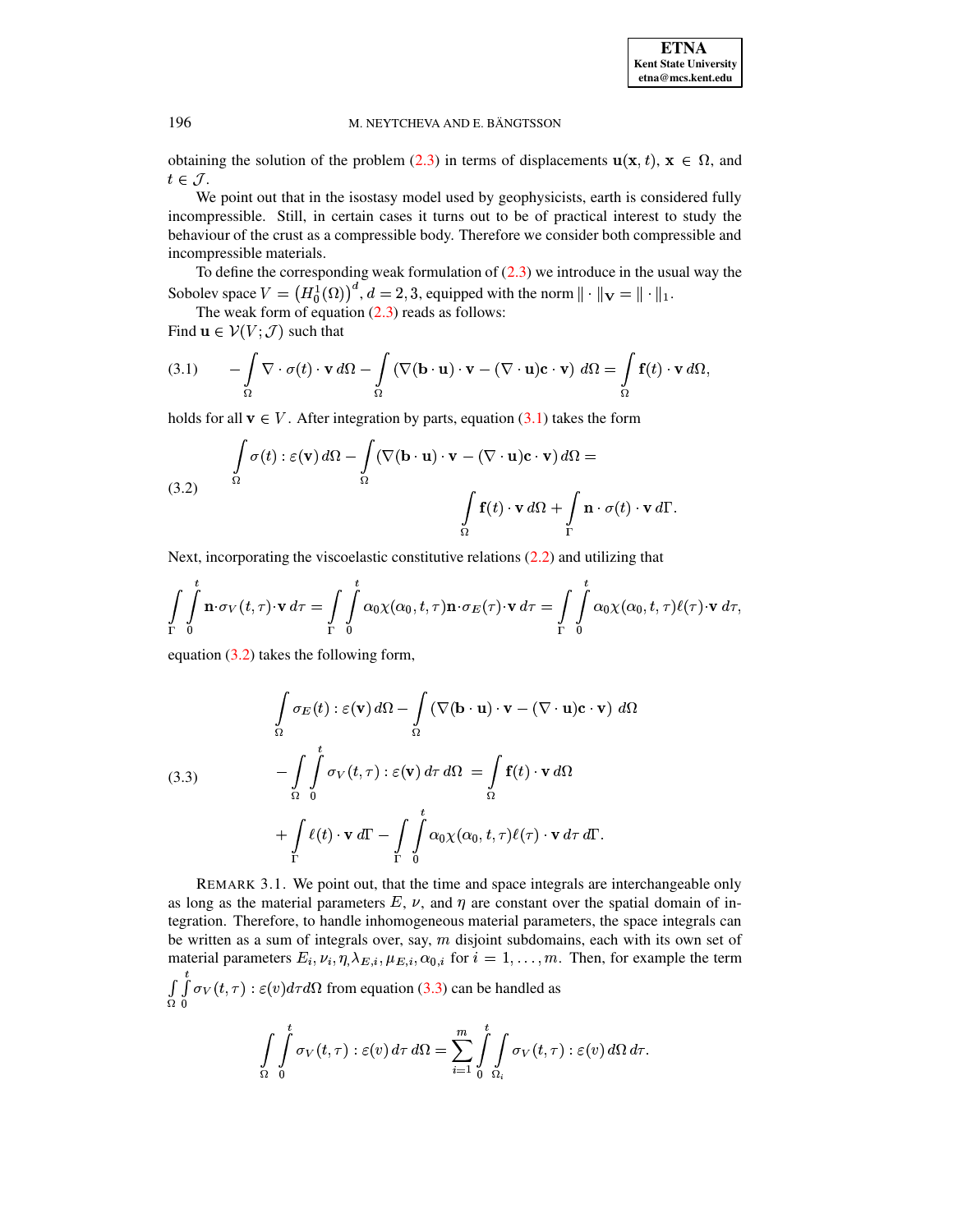With no loss of generality and for notational simplicity, all derivations in this section are presented for homogeneous isotropic material media.

<span id="page-4-0"></span>Next, in order to enable simulations with purely incompressible solids (in which case  $\nu = 0.5$  and the coefficient  $\lambda$  becomes undefined), we introduce the (scaled) kinematic pressure  $p(\mathbf{x}, t)$ ,

(3.4) 
$$
\mu_E p(\mathbf{x},t) = \lambda_E \nabla \cdot \mathbf{u}(\mathbf{x},t),
$$

and rewrite the original problem as a coupled system of equations  $- (2.3)$  and  $(3.4)$ . We consider a suitable function space for the pressure variable,

<span id="page-4-1"></span>
$$
P = \{ p \in \mathcal{L}^2(\Omega) : \int_{\Omega} p \, d\Omega = 0 \}.
$$

Then, the corresponding weak formulation reads as follows.

For each  $t \in \mathcal{J} = [0, T]$ , find  $\mathbf{u}(\mathbf{x}, t) \in \mathcal{V}(V; \mathcal{J})$  and  $p(\mathbf{x}, t) \in \mathcal{P}(P; \mathcal{J})$  such that for any  $\mathbf{v}(\mathbf{x}) \in V$  and  $q(\mathbf{x}) \in P$  there holds

(3.5) 
$$
a(\mathbf{u}(t), v) - \int_{0}^{t} \widetilde{a}(\mathbf{u}(\tau), \mathbf{v}; t) d\tau + b(\mathbf{v}, p(t)) - \int_{0}^{t} \widetilde{b}(\mathbf{v}, p(\tau); t) d\tau = \widetilde{g}(\mathbf{v}; t),
$$
  
\n
$$
b(\mathbf{u}(t), q) - \int_{0}^{t} \widetilde{b}(\mathbf{u}(\tau), q; t) d\tau - c(p(t), q) + \int_{0}^{t} \widetilde{c}(p(t), q; t) d\tau = 0,
$$

<span id="page-4-2"></span>where  $\tilde{g}(\mathbf{v};t) = g(\mathbf{v};t) + \ell(\mathbf{v};t) - \int_0^t \tilde{\ell}(\mathbf{v};t,\tau) d\tau$ . The bilinear forms are specified in the following.

$$
a(\mathbf{u}(t), \mathbf{v}) = \hat{a}(\mathbf{u}(t), \mathbf{v}) + \bar{a}(\mathbf{u}(t), \mathbf{v}),
$$
  
\n
$$
\hat{a}(\mathbf{u}(t), \mathbf{v}) = \int_{\Omega} 2\mu_E \varepsilon(\mathbf{u}(t)) : \varepsilon(\mathbf{v}) d\Omega,
$$
  
\n
$$
\bar{a}(\mathbf{u}(t), \mathbf{v}) = \int_{\Omega} -\nabla(\mathbf{b} \cdot \mathbf{u}(t)) \cdot \mathbf{v} + (\nabla \cdot \mathbf{u}(t)) \mathbf{c} \cdot \mathbf{v} d\Omega,
$$
  
\n
$$
\tilde{a}(\mathbf{u}(\tau), \mathbf{v}; t, \tau) = \int_{\Omega} 2\alpha_0 \chi(\alpha_0, t, \tau) \mu_E \varepsilon(\mathbf{u}(\tau)) : \varepsilon(\mathbf{v}) d\Omega,
$$
  
\n
$$
b(\mathbf{v}, p(t)) = \int_{\Omega} \mu_E p(t) \nabla \cdot \mathbf{v} d\Omega,
$$
  
\n(3.6)  
\n
$$
\tilde{b}(\mathbf{v}, p(\tau); t, \tau) = \int_{\Omega} \alpha_0 \chi(\alpha_0, t, \tau) \mu_E p(\tau) \nabla \cdot \mathbf{v} d\Omega,
$$
  
\n
$$
c(p(t), q) = \int_{\Omega} \frac{\mu_E^2}{\lambda_E} p(t) q d\Omega,
$$
  
\n
$$
\tilde{c}(p(t), q; t, \tau) = \int_{\Omega} \alpha_0 \chi(\alpha_0, t, \tau) \frac{\mu_E^2}{\lambda_E} p(t) q d\Omega,
$$
  
\n
$$
\ell(\mathbf{v}; t) = \int_{\Gamma} \ell(t) \cdot \mathbf{v} d\Gamma,
$$
  
\n
$$
g(\mathbf{v}; t) = \int_{\Gamma} \alpha_{0, m} \chi(\alpha_0, t, \tau) \ell(\tau) \cdot \mathbf{v} d\Gamma.
$$

The particular choice of the function spaces for  $\mathbf{u}, \mathbf{v}, p$ , and q is specified in Section 6.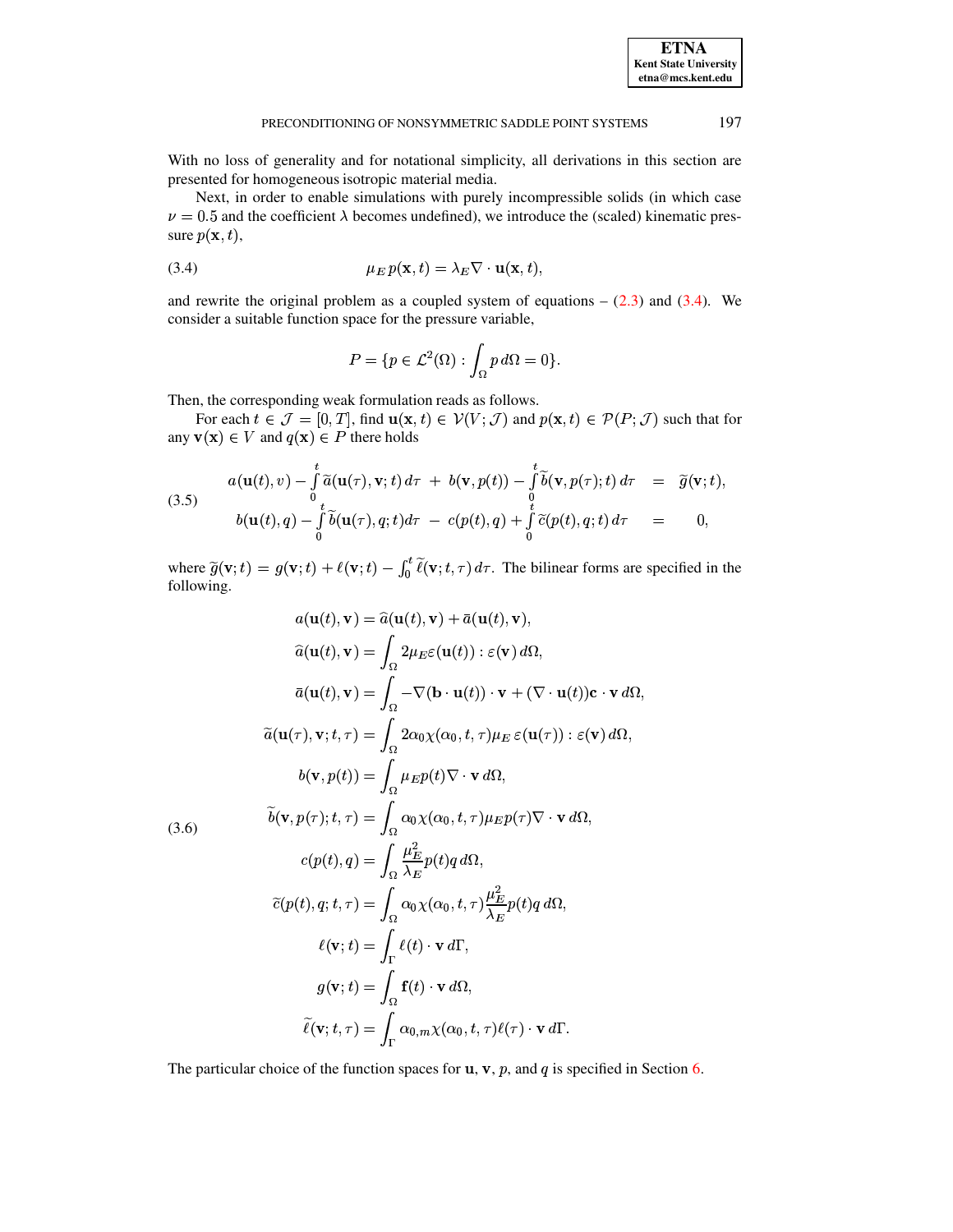REMARK 3.2. As we have shown in  $[12]$ , due to the presence of the first order terms in  $\bar{a}(\mathbf{u}, \mathbf{v})$ , the bilinear form  $a(\mathbf{u}, \mathbf{v})$  is in general not coercive. However, in the numerical tests and for the particular form of the vectors  $\mathbf{b} = \mathbf{c} = [0, -\rho g]^T$  as in the considered isostatic glacial rebound problem, we have never observed any difficulties, which could indicate nonuniqueness of the solution. Without the time-dependent terms, the saddle-point matrix, corresponding to the discrete form of equation  $(3.5)$  is easily recognized. We show next that the matrix structure remain the same in the viscoelastic case also.

<span id="page-5-0"></span>4. Time discretization and solution algorithm. To handle the viscoelastic terms, we apply some numerical quadrature, which implies that  $\mathcal J$  is discretized into a number of intervals, such that  $t_0 = 0, t_1 = t_0 + \Delta t_0, \dots, t_{j+1} = t_j + \Delta t_j, \dots, t_n = T$ , and the *j*th interval is then of length  $\Delta t_i = t_i - t_{i-1}$ . In general, for any numerical integration, when computing  $\mathbf{u}_i$ we would need to store the complete solution history, i.e., all solutions  $\mathbf{u}_s$ ,  $s = 0, \ldots, j - 1$ , which is a very memory demanding task, in particular for large time intervals, as for the target problem here. Fortunately, for relaxation functions as in the Maxwell model given by  $(2.5)$ , the computations simplify significantly. The corresponding derivations can be found elsewhere in the related literature, for example, in  $[21]$ . For completeness of the presentation, we illustrate here the essence of the simplification on one of the integral terms in equation  $(3.5)$ .

(4.1)  
\n
$$
\begin{array}{rcl}\n\mathcal{I}_0^j & = & \int_0^{t_j} \widetilde{a}(\mathbf{u}(\tau), \mathbf{v}; t_j, \tau) \, d\tau \\
& = & \int_0^{t_{j-1}} \widetilde{a}(\mathbf{u}(\tau), \mathbf{v}; t_j, \tau) \, d\tau + \int_{t_{j-1}}^{t_j} \widetilde{a}(\mathbf{u}(\tau), \mathbf{v}; t_j, \tau) \, d\tau \\
& = & \widetilde{\mathcal{I}}_0^{j-1} + \mathcal{I}_{j-1}^j.\n\end{array}
$$

Then, using  $(3.6)$  and the particular form of the Lamé coefficients from  $(2.5)$ , we obtain

(4.2)  
\n
$$
\widetilde{\mathcal{I}}_0^{j-1} = \int_{t_{j-1}}^{t_j} \int_{\Omega} 2\alpha_0 \chi(\alpha_0, t_j, \tau) \mu_E \, \varepsilon(\mathbf{u}(\tau)) : \varepsilon(\mathbf{v}) \, d\Omega \, d\tau
$$
\n
$$
= \int_{t_{j-1}}^{t_j} \int_{\Omega} e^{-\alpha(t_j - t_{j-1})} \left( 2\alpha_0 \chi(\alpha_0, t_{j-1}, \tau) \mu_E \, \varepsilon(\mathbf{u}(\tau)) : \varepsilon(\mathbf{v}) \right) \, d\Omega \, d\tau
$$
\n
$$
= e^{-\alpha \Delta t_j} \mathcal{I}_0^{j-1},
$$

provided that the material coefficients are not space-dependent. The latter shows that  $\widetilde{\mathcal{I}}_0^{j-1}$ can be computed by scaling  $\mathcal{I}_0^{j-1}$  (globally or per subdomain, for homogeneous or inhomogeneous material coefficients, respectively), which has been already computed at the previous time-instance.

We choose next to approximate  $\mathcal{I}_{i-1}^j$  by the trapezoidal rule, that is,

(4.3) 
$$
\int_{t_{j-1}}^{t_j} f(t) \approx \frac{\Delta t_j}{2} \left( f(t_j) + f(t_{j-1}) \right).
$$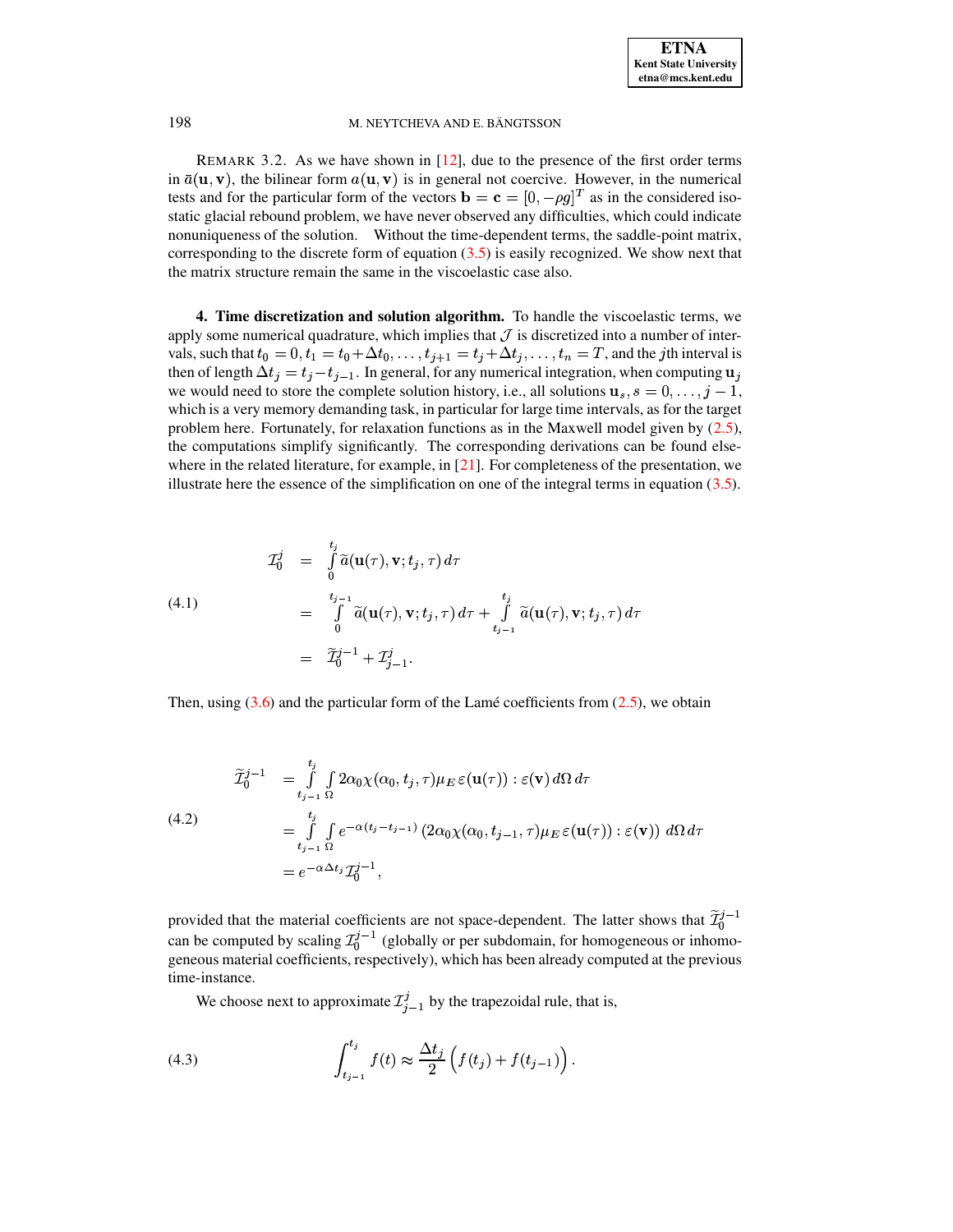Then the first equation in  $(3.5)$  becomes

$$
a(u_j, v) - \frac{\Delta t_j}{2} \tilde{a}(u_j), v; t_j, t_j) + b(v, p_j) - \frac{\Delta t_j}{2} \tilde{b}(v, p_j; t_j, t_j) = g(v; t_j)
$$
  
+ 
$$
\ell(v; t_j) - \frac{\Delta t_j}{2} \tilde{\ell}(v; t_j, t_j) - \frac{\Delta t_j}{2} \tilde{\ell}(v; t_j, t_{j-1}) - \int_0^{t_{j-1}} \tilde{\ell}(v; t_j, \tau) d\tau
$$
  
(4.4)  
+ 
$$
\frac{\Delta t_j}{2} \tilde{a}(u_{j-1}, v; t_j, t_{j-1}) + \int_0^{t_{j-1}} \tilde{a}(u(\tau), v; t_j, \tau) d\tau
$$
  
+ 
$$
\frac{\Delta t_j}{2} \tilde{b}(v, p_{j-1}; t_j, t_{j-1}) + \int_0^{t_{j-1}} \tilde{b}(v, p(\tau); t_j, \tau) d\tau.
$$

Similar expressions are derived for the second equation in  $(3.5)$ .

We next perform a finite element space discretization of  $\Omega$ , namely, consider a discretized domain  $\Omega_h$  and some finite dimensional subspaces  $V_h \subset V$  and  $P_h \subset P$ . We obtain then a matrix-vector form of the problem: at time  $t_j$ , find the displacements  $\mathbf{u}_j$  and the pressure  $\mathbf{p}_j$ by solving

<span id="page-6-0"></span>(4.5) 
$$
\mathcal{A}_{j}\begin{bmatrix} \mathbf{u}_{j} \\ \mathbf{p}_{j} \end{bmatrix} = \begin{bmatrix} \mathbf{r}_{j}^{(1)} \\ \mathbf{r}_{j}^{(2)} \end{bmatrix}
$$

where

$$
A_j = A - \frac{\Delta t_j}{2} A_0, \ A = \begin{bmatrix} M & B^T \\ B & -C \end{bmatrix}, \text{ and } A_0 = \begin{bmatrix} M_0 & B_0^T \\ B_0 & -C_0 \end{bmatrix}.
$$

The detailed forms of  $\mathbf{r}_j^{(1)}$  and  $\mathbf{r}_j^{(2)}$  are given later in this section and in the Appendix. Here the matrix blocks  $M_0$ ,  $B_0$ ,  $C_0$ , correspond to the bilinear forms  $\tilde{a}$ ,  $\tilde{b}$ ,  $\tilde{c}$ , in (3.6), evaluated at  $\tau = t$  and therefore do not explicitly depend on t. The blocks in  $A_0$  depend on  $\alpha_0$ , which itself depends on the problem coefficients. These coefficients might be discontinuous in space.

Using the bilinear forms in  $(3.6)$ , the matrices on the left-hand side of equation  $(4.5)$  are computed as

$$
(4.6) \qquad \left(M - \frac{\Delta t_j}{2} M_0\right)_{i,k} = \int_{\Omega} \mu_E \left(1 - \frac{\alpha_0 \Delta t_j}{2}\right) \varepsilon(\mathbf{v}_i) : \varepsilon(\mathbf{v}_k) d\Omega -
$$
\n
$$
\int_{\Omega} \nabla (\mathbf{b} \cdot \mathbf{v}_i) \cdot \mathbf{v}_k - (\nabla \cdot \mathbf{v}_i) (\mathbf{c} \cdot \mathbf{v}_k) d\Omega,
$$
\n
$$
(4.6) \qquad \left(B - \frac{\Delta t_j}{2} B_0\right)_{i,k} = \int_{\Omega} \mu_E \left(1 - \frac{\alpha_0 \Delta t_j}{2}\right) (\nabla \cdot \mathbf{v}_i) q_k d\Omega,
$$
\n
$$
\left(C - \frac{\Delta t_j}{2} C_0\right)_{i,k} = \int_{\Omega} \left(1 - \frac{\alpha_0 \Delta t_j}{2}\right) \frac{\mu_E^2}{\eta} q_i q_k d\Omega.
$$

One obtains similar expressions for the matrices involved in the computation of the matrices on the right-hand side of  $(4.5)$ .

**Solution algorithm.** Using the matrix-vector notations, the solution of equation  $(4.5)$ through time can be formulated as the following time-stepping procedure: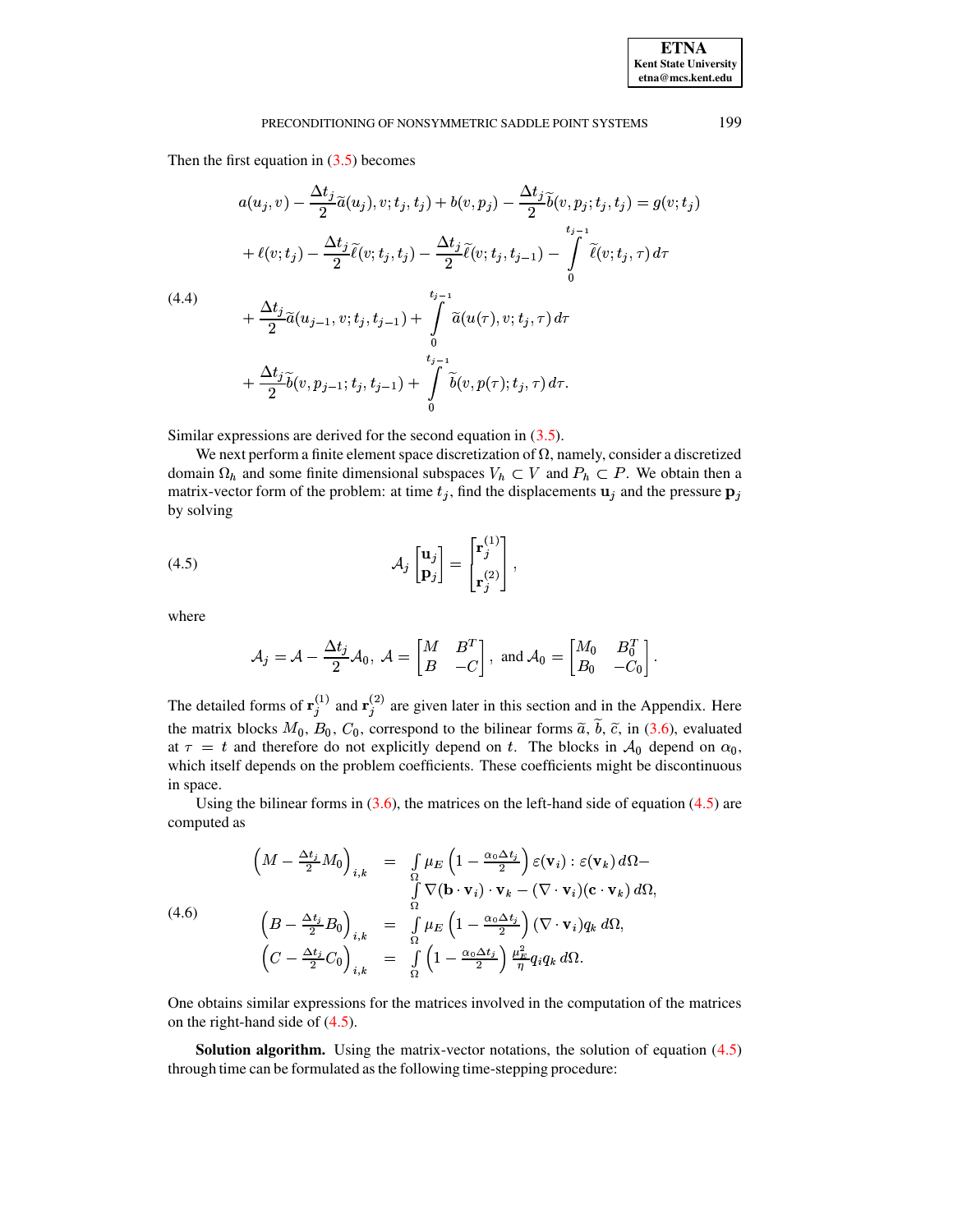- 1: Initialize the vectors  $F_0 = 0$ ,  $L_0 = 0$ ,  $U_0 = 0$ ,  $P_0 = 0$  and assemble the matrices  $M, B, C, M_0, B_0, C_0.$
- 2: for  $j = 1, 2, \dots,$  do
- $3:$
- Choose a time-step  $\Delta t_j$ .<br>Assemble the matrices  $\widetilde{M}_{j-1}^j$ ,  $\widetilde{B}_{j-1}^j$ ,  $\widetilde{C}_{j-1}^j$ .  $4:$
- Form  $5:$

$$
\mathcal{A}_j \equiv \begin{bmatrix} \mathcal{M}_j & \mathcal{B}_j^T \\ \mathcal{B}_j & \mathcal{C}_j \end{bmatrix} \equiv \begin{bmatrix} M & B^T \\ B & -C \end{bmatrix} - \frac{\Delta t_j}{2} \begin{bmatrix} M_0 & B_0^T \\ B_0 & -C_0 \end{bmatrix}.
$$

Compute (for each subdomain  $\Omega_h^i$ ,  $i = 1, \ldots, m$ ) 6:

$$
\widetilde{I}_{\ell,0}^{j-1} = \sum_{i=1}^{m} \chi(\alpha_{0,i}, t_j, t_{j-1}) I_{\ell,0,i}^{j-1},
$$
  

$$
\widetilde{I}_{u,0}^{j-1} = \sum_{i=1}^{m} \chi(\alpha_{0,i}, t_j, t_{j-1}) I_{u,0,i}^{j-1},
$$
  

$$
\widetilde{I}_{p,0}^{j-1} = \sum_{i=1}^{m} \chi(\alpha_{0,m}, t_j, t_{j-1}) I_{p,0,i}^{j-1}.
$$

 $7:$ Compute the contributions from the memory terms

$$
\begin{bmatrix} \widetilde{I}_u \\ \widetilde{I}_p \end{bmatrix} = \begin{bmatrix} \widetilde{I}_u^{j-1} \\ \widetilde{I}_{p,0}^{j-1} \end{bmatrix} + \begin{bmatrix} \widetilde{M}_{j-1}^j & (\widetilde{B}_{j-1}^j)^T \\ \widetilde{B}_{j-1}^j & -\widetilde{C}_{j-1}^j \end{bmatrix} \begin{bmatrix} \mathbf{u}_{j-1} \\ \mathbf{p}_{j-1} \end{bmatrix}.
$$

Compute the loads and body forces at time  $t_j - 1j$ ,  $\tilde{I}_j^j$ ,  $\tilde{I}_j^{j-1}$ ,  $\mathbf{f}_j$ , and<br>  $I_{\ell,0}^j = \tilde{I}_{\ell,0}^{j-1} + \tilde{I}_j^j + \tilde{I}_{j-1}^j$ ,<br>  $\mathbf{r}_j^{(1)} = I_j + \mathbf{f}_j + \tilde{I}_u - I_{\ell,0}^j$ ,<br>  $\mathbf{r}_j^{(2)} = \tilde{I}_p$ .<br>
S  $8:$  $Q$ 

$$
\mathcal{A}_j \left[ \begin{array}{c} \mathbf{u}_j \\ \mathbf{p}_j \end{array} \right] = \left[ \begin{array}{c} \mathbf{r}_j^{(1)} \\ \mathbf{r}_j^{(2)} \end{array} \right].
$$

 $10:$ Compute

$$
\begin{bmatrix} I_{u,0}^j \\ I_{p,0}^j \end{bmatrix} = \begin{bmatrix} \widetilde{I}_u \\ \widetilde{I}_p \end{bmatrix} + \frac{\Delta t_j}{2} \begin{bmatrix} M_0 & B_0^T \\ B_0 & -C_0 \end{bmatrix} \begin{bmatrix} \mathbf{u}_j \\ \mathbf{p}_j \end{bmatrix}
$$

# $11:$  end for

REMARK 4.1. Clearly, the above algorithm depends on the time discretization. We have chosen here the trapezoid rule, which is implicit, stable, and allows for relatively large steps in time, of course related to the size of the space discretization in order to have a balanced total discretization error. In the present context, we see also from (4.5) that  $\Delta t_j$  should not be very large in order to have  $1 - \frac{\alpha_0 \Delta t_j}{2} > 0$  satisfied, so that the contribution  $\frac{\alpha_0 \Delta t_j}{2} \mathcal{A}_0$  does not<br>dominate that of A. In [20], under certain assumptions, an estimate of the total discretization<br>error is a constant C depending on  $u(x, t)$  and  $u<sub>h</sub>(x, t)$  but independent of h and  $\Delta t<sub>j</sub>$ , such that

$$
||u(x, t_j) - (u_h(x))_j||_{1, \Omega} \le C(h^{\alpha} + \Delta t_j^2),
$$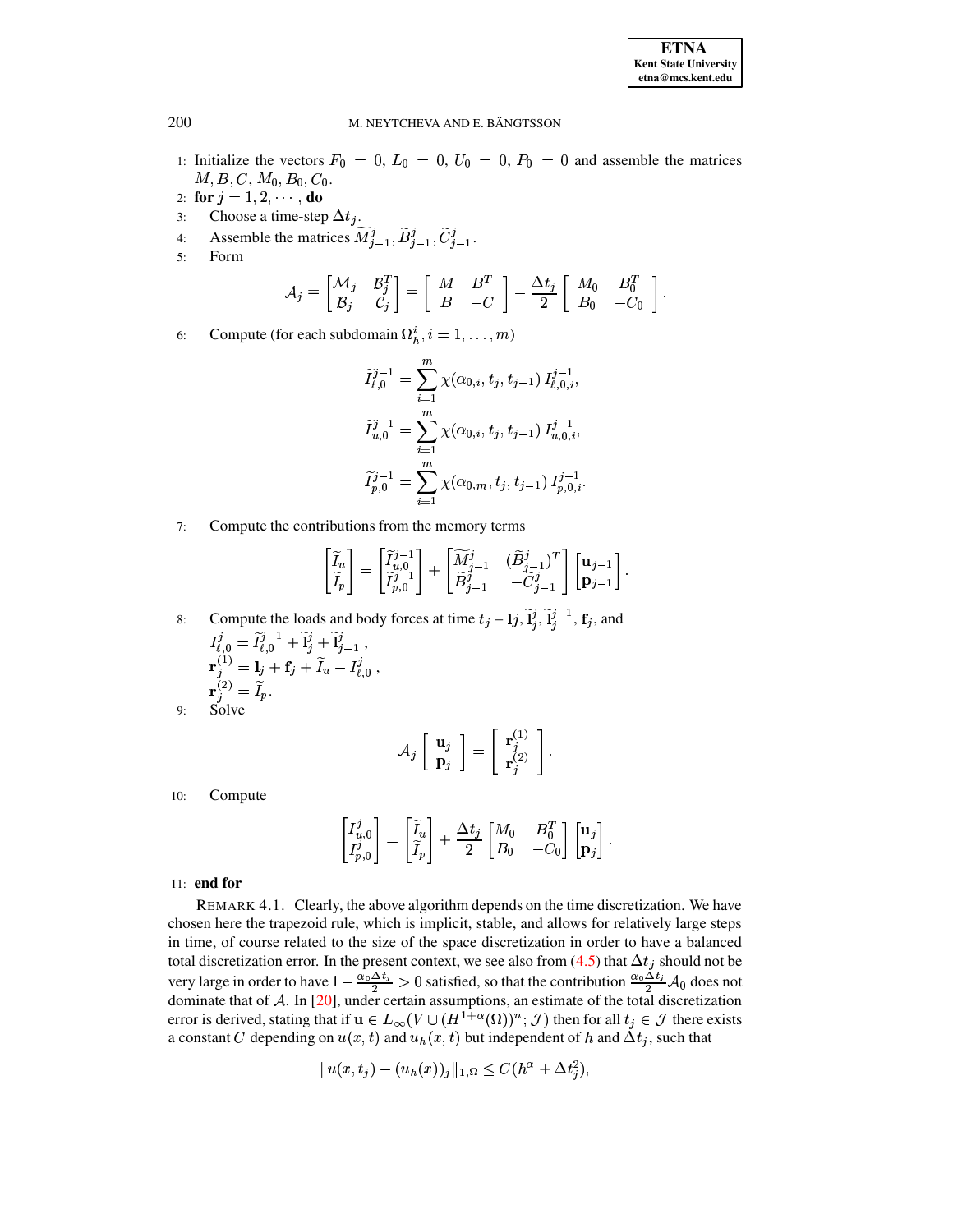which is of suboptimal order with respect to the space discretization.

From a theoretical point of view, probably the most elegant approach is to consider a time-space FEM discretization of the viscoelastic problem, as is done, for example, in [\[23\]](#page-18-5) and some other works by the same group of authors. In their analysis they suggest advanced schemes using Discontinuous Galerkin FEM in time and nonmatching spacial discretization meshes from one time level to the next. They also derive optimal order error estimates. However, to our knowledge, so far the latter method has not been fully implemented and tested numerically for viscoelastic problems. We believe that for such very large scale space and time domains as in the target application, the time-space FEM method is not a feasible alternative to the more standard method we use in this work.

<span id="page-8-0"></span>**5. Preconditioning technique.** At each time  $t_j$  we have to solve a linear system with the matrix  $A_j$  given in [\(4.5\)](#page-6-0). We assume that  $\Delta t_j$  is small enough so that it suffices to describe a preconditioner for a general linear system of equations which admits the saddle point form

$$
A = \begin{bmatrix} M & B^T \\ B & -C \end{bmatrix},
$$

where  $M \in \mathbb{R}^{N_u \times N_u}$  is a sparse nonsymmetric matrix with, in general, indefinite symmetric part, and  $C^{N_p \times N_p}$  is positive semidefinite.

There exists a vast amount of literature on how to precondition and solve problems with saddle point matrices. As recent sources which survey such methods we refer, for example, to  $[9]$ ,  $[5]$  and  $[14]$ , and the references therein.

As a general outcome, the major milestones to follow when constructing a preconditioner for a saddle point matrix can be summarized as follows.

- (i) The best known preconditioners for saddle point problems utilize the available twoby-two block structure of the system matrix. These can be of block lower-triangular, block upper-triangular or block-factorized form.
- <span id="page-8-3"></span>(ii) For any of the block preconditioners, listed in (i), in order to ensure favorable spectral properties of the preconditioned matrix one needs to construct a good approximation of the (negative) Schur complements matrix  $S_A = C + BM^{-1}B^T$  and to solve accurately systems with the pivot block  $M$ , respectively with a good approximation of that block.

Here we choose to solve the algebraic problem in equation [\(5.1\)](#page-8-1) with an iterative solution method preconditioned by a block lower-triangular matrix

$$
(5.2) \t\t \mathcal{D} = \begin{bmatrix} D_1 & 0 \\ B & -D_2 \end{bmatrix}.
$$

<span id="page-8-2"></span>As already mentioned, this preconditioner can be very efficient, provided that the blocks and  $D_2$  are properly chosen. Indeed, from the expression

(5.3) 
$$
\mathcal{D}^{-1}\mathcal{A} = \begin{bmatrix} D_1^{-1} & 0 \\ D_2^{-1}BD_1^{-1} & -D_2^{-1} \end{bmatrix} \begin{bmatrix} M & B^T \\ B & -C \end{bmatrix} = \begin{bmatrix} I & 0 \\ 0 & I \end{bmatrix} + \begin{bmatrix} D_1^{-1}M - I & D_2^{-1}(C + BD_1^{-1}B^T) - I \end{bmatrix}.
$$

we see that whenever  $D_1$  is a good approximation of M, and  $D_2$  approximates well the approximate negative Schur complement of  $A, S = C + BD_1^{-1}B^T$ , the eigenvalues of  $\mathcal{D}^{-1}\mathcal{A}$  are clustered around unity.

<span id="page-8-1"></span>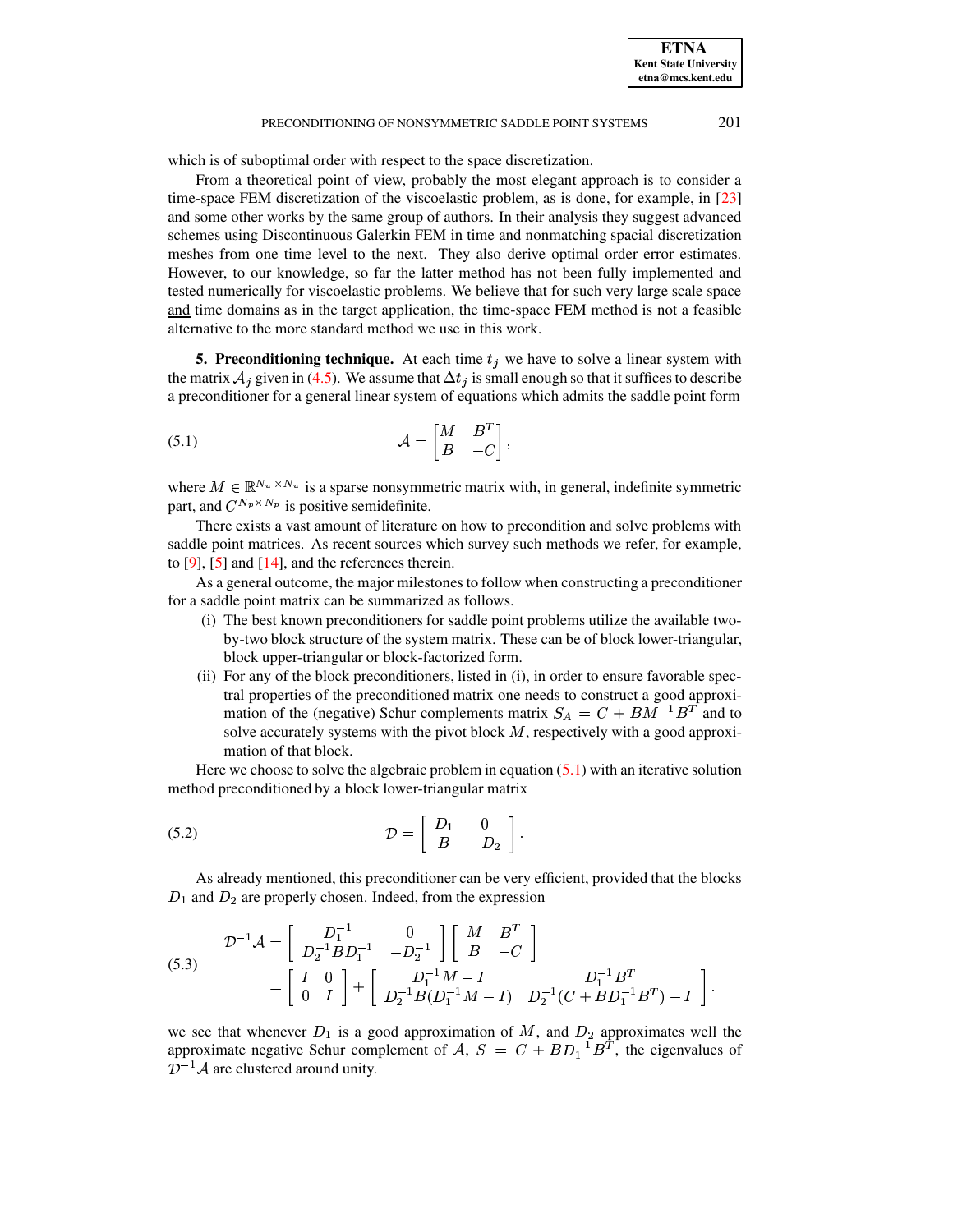Thus, the two most important means to steer the quality of the preconditioner  $D$  are the choices of  $D_1$  and  $D_2$ , and, related to that, how to solve systems of equations with them.

REMARK 5.1. The preconditioner  $D$  is strongly nonsymmetric and one can possibly argue that since the nonsymmetricity in  $A$  is contained only in the block  $M$  a more balanced block-factorized form should be used instead. Indeed, the block-lower triangular matrix  $D$  is only one of the possible choices of a preconditioner for  $A$ . However, the task to approximate well the top-left block and the corresponding Schur complement matrix remains of utmost importance also for preconditioners with another block-structure. For a detailed discussion on this and other preconditioners for symmetric saddle point matrices, we refer for instance to [\[5\]](#page-17-2).

As is seen from [\(5.3\)](#page-8-2), the block  $D_2$ , should be chosen as a good approximation of  $S_A$  =  $C + BM^{-1}B^{T}$  or rather of  $S = C + BD_1^{-1}B^{T}$ . Clearly, except for some special cases, to explicitly form a Schur complement matrix is almost as expensive as it is to solve a system with it. Furthermore, the Schur complement is in general dense even when the matrix is sparse. Good approximations for the Schur complement matrix are known in some cases, for example, for the Stokes problem one can replace  $BM^{-1}B^T$  by the pressure mass-matrix. However, in our case this approach would lead to a symmetric  $D_2$ , while the true  $S_A$  is nonsymmetric.

We use here a simple technique, based on the finite element framework, which enables us to compute  $D_2$  such that it is (i) cheaply constructed, (ii) sparse, (iii) inherits the symmetricity or nonsymmetricity of A, and (iv) is spectrally equivalent to the true Schur complement  $S_A$ for symmetric positive definite matrices; see [\[3\]](#page-17-3).

To this end, we notice that the global stiffness matrix  $A$  is assembled from element stiffness matrices  $A_E$ , which are of the same saddle point form as  $A$  itself, namely

$$
\mathcal{A} = \sum_E \mathcal{A}_E, \quad \text{ where } \quad \mathcal{A}_E = \left[ \begin{array}{cc} M_E & B_E^T \\ B_E & -C_E \end{array} \right].
$$

As long as  $M_E$  is nonsingular <sup>[1](#page-9-0)</sup>, we can then compute exactly the local Schur complement of each  $A_E$ ,  $S_E = C_E + B_E M_E^{-1} B^T$ , and assemble these local contributions to form  $D_2$  as  $D_2 = \sum_E S_E.$ 

**5.1. Preconditioning for the blocks**  $D_1$  **and**  $D_2$ **.** Each action of the preconditioner  $\mathcal{D}^{-1}$  on a vector, requires one solve with each of the diagonal blocks  $D_1$  and  $D_2$ . Instead of trying to approximate the blocks  $M$  and  $D_2$ , we choose to solve systems with them using an efficient (inner) iterative solution method, equipped with a robust preconditioner.

To construct an efficient preconditioner  $D_1$  for  $M$ , we make use of the fact that the problem originates from linear elasticity. We assume that the unknown displacements are ordered in the so-called *separate displacement ordering (SDO)*. In the classical linear elasticity, it is well known that due to Korn's inequality the block-diagonal part of  $M$  is a nearly optimal preconditioner to  $M$ . Furthermore, it suffices to replace these diagonal blocks by scaled Laplacian matrices  $L_i$ ,  $i = 1, \ldots, d$ , corresponding to the bilinear form

$$
(L_i)_{j,k} = \widetilde{a}(v_{i,j}, v_{i,k}) = \int_{\Omega} 2\mu \nabla v_{i,j} \cdot \nabla v_{i,k},
$$

where  $v_{i,j}$  is the j-th basis function for the *i*-th component of **v**. Namely, it holds that

$$
\alpha(\Omega)\widetilde{a}(\mathbf{u}(t), \mathbf{v}) \leq \widehat{a}(\mathbf{u}(t), \mathbf{v}) \leq 2\widetilde{a}(\mathbf{u}(t), \mathbf{v}),
$$

<span id="page-9-0"></span><sup>&</sup>lt;sup>1</sup> The nonsingularity of  $M_E$  can always be enforced by adding a regularization term to the diagonal,  $\widetilde{M}_E$  =  $M_E + \epsilon h^2 I$ , where  $0 < \epsilon \ll 1$  and h is the space discretization parameter.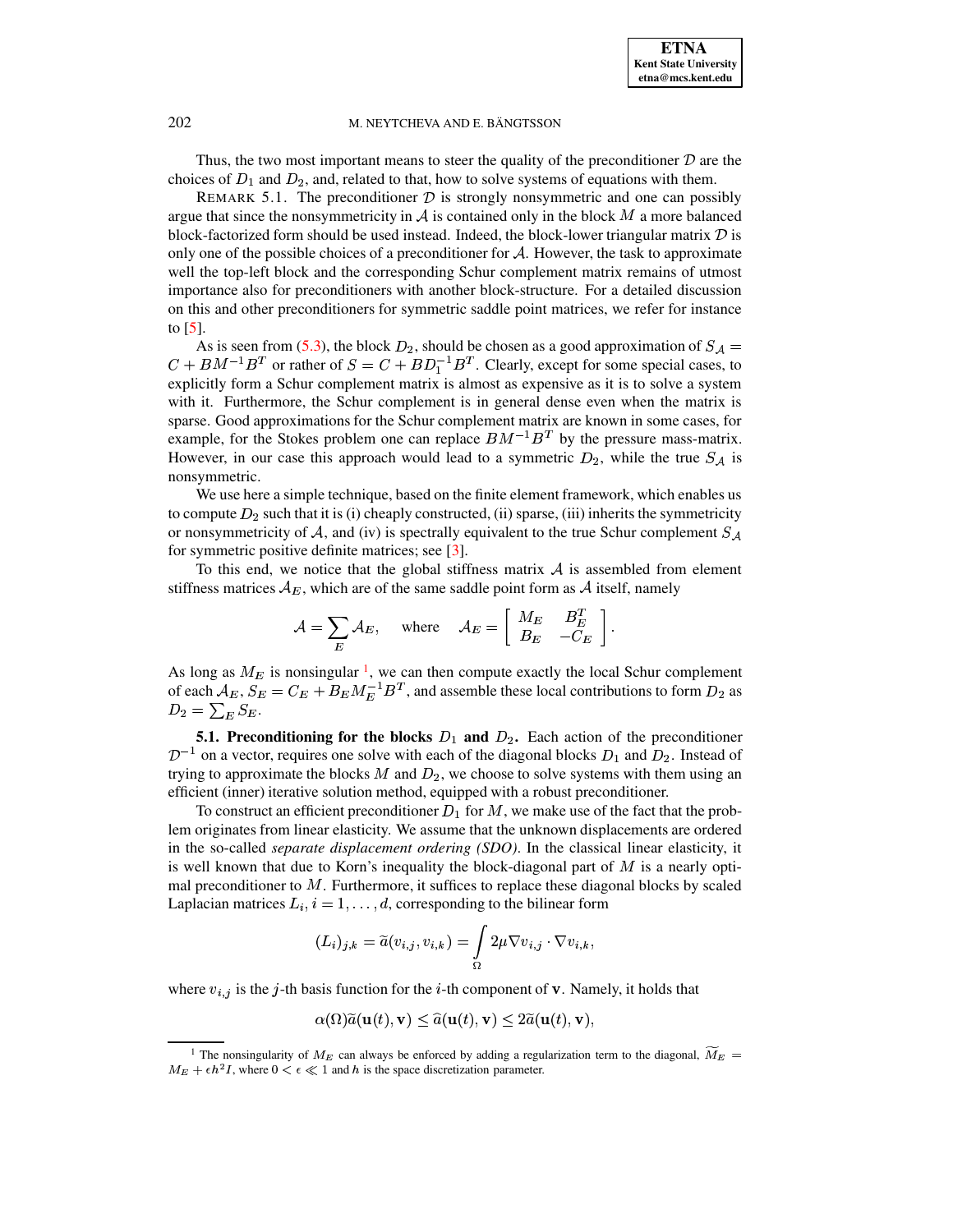**ETNA Kent State University etna@mcs.kent.edu**

for certain constant  $\alpha(\Omega)$  which depends only on  $\Omega$  and the boundary conditions. For more details on this, we refer to [\[2\]](#page-17-4), and the references therein.

Based on the above reasonings, we propose to solve the *nonsymmetric* block  $M$  in each time-step, by a *symmetric* block-diagonal preconditioned iterative solver, where the diagonal blocks are Laplacians which obey the same boundary conditions as the original blocks. Finally, we choose the (multiplicative) AMLI framework to solve with each of the diagonal blocks  $L_i$ , as well as with the block  $D_2$ .

REMARK 5.2. We note that for the glacial rebound problem the advection terms are not negligible but also not dominating the elasticity counterpart. This is clearly seen after scaling the problem and making it dimensionless; cf. [\[10\]](#page-17-5).

The AMLI preconditioner we use here, belongs to the class of full-block factorization preconditioners of the form

$$
(5.4) \tP(k) = \begin{bmatrix} B_{11}^{(k)} & 0 \\ A_{21}^{(k)} & I_2^{(k)} \end{bmatrix} \begin{bmatrix} I_1^{(k)} & B_{11}^{(k)-1} A_{12}^{(k)} \\ 0 & [P^{(k-1)}] \end{bmatrix}, k = 1, 2, \ldots, l.
$$

It is recursively defined on a sequence of matrices of decreasing order  $A^{(l)}$ ,  $A^{(l-1)}$ , ..., @HX  $(1-1), \ldots, A^{(0)},$ . . . % , each split into  $2 \times 2$  block form, i.e.,

$$
A^{(k)} = \begin{bmatrix} A_{11}^{(k)} & A_{12}^{(k)} \\ A_{21}^{(k)} & A_{22}^{(k)} \end{bmatrix}.
$$

On each level,  $B_{11}^{(k)}$  is some approximation of  $A_{11}^{(k)}$  and  $P^{(k-1)}$  is some approximation of  $\sim$   $-1$  $(k)$   $\lambda$  <sup>X</sup>  $(k)$   $(l)$ ، 191-201-2011 - 2010 - 20  $(k)$   $(k)$   $^{-1}$ ] required, at least on some of the levels, in order to prevent the condition number of  $P^{(l)}^{-1}A^{(l)}$  $\binom{k}{11}^{-1} A_{12}^{(k)}$ . The notation  $(k)$   $\qquad \qquad$  $\binom{k}{12}$ . The notation  $[P^{(k-1)}]$  indicates that some stabilization is to grow with the number of levels.

When we apply the AMLI preconditioner for the diagonal blocks of  $D_1$  and for  $D_2$  (for brevity referred to as  $\text{AMLI}(L_i)$  and  $\text{AMLI}(D_2)$ , correspondingly), we stabilize on every second level by performing three iterations with the Generalized Conjugate Gradient - Minimal Residual method (GCG-MR); cf. [\[1\]](#page-17-6). The coarse mesh matrix  $P^{(k-1)}$  is the element-wise Schur complement, constructed as is described in [\[16\]](#page-18-7) and [\[13\]](#page-17-7), namely by assembly of local, exactly computed, Schur complement matrices. The blocks  $B_{11}^{(k)}$  are taken to be incomplete LU-factorizations of the corresponding  $A_{11}^{(k)}$ .

The theory for the AMLI methods regarding the quality of the  $2 \times 2$  block matrix splittings, the choices of  $B_{11}^{(k)}$  and  $P^{(k-1)}$ , and how to stabilize them to get optimal order methods, is complete for the case of SPD matrices, see for example [\[4\]](#page-17-8), [\[6\]](#page-17-9), [\[7\]](#page-17-10), [\[19\]](#page-18-8), [\[25\]](#page-18-9), to name a few, and the references therein. Furthermore, again for the class of SPD matrices, it is shown that the AMLI preconditioner is robust with respect to arbitrarily large jumps in the problem coefficients, as long as those are aligned with the coarse discretization mesh used in their construction.

The major tool to show convergence in the SPD case is the so-called Cauchy-Bunyakowski-Schwarz constant  $\gamma$ . For the non-SPD case, however, such an analogous parameter is not yet known, and we note here that  $AMLI(D_2)$  is performed for the nonsymmetric  $D_2$  without the support of a rigorous theory. The numerical experiments, however, are very promising.

To summarize, the preconditioning algorithm for  $\mathcal A$  is given below, for brevity in the sequel referred to as BT-AMLI:

Solve  $A$  by GCG-MR, preconditioned by

$$
\mathcal{D} = \left[ \begin{array}{cc} [M] & 0 \\ B & [D_2] \end{array} \right]
$$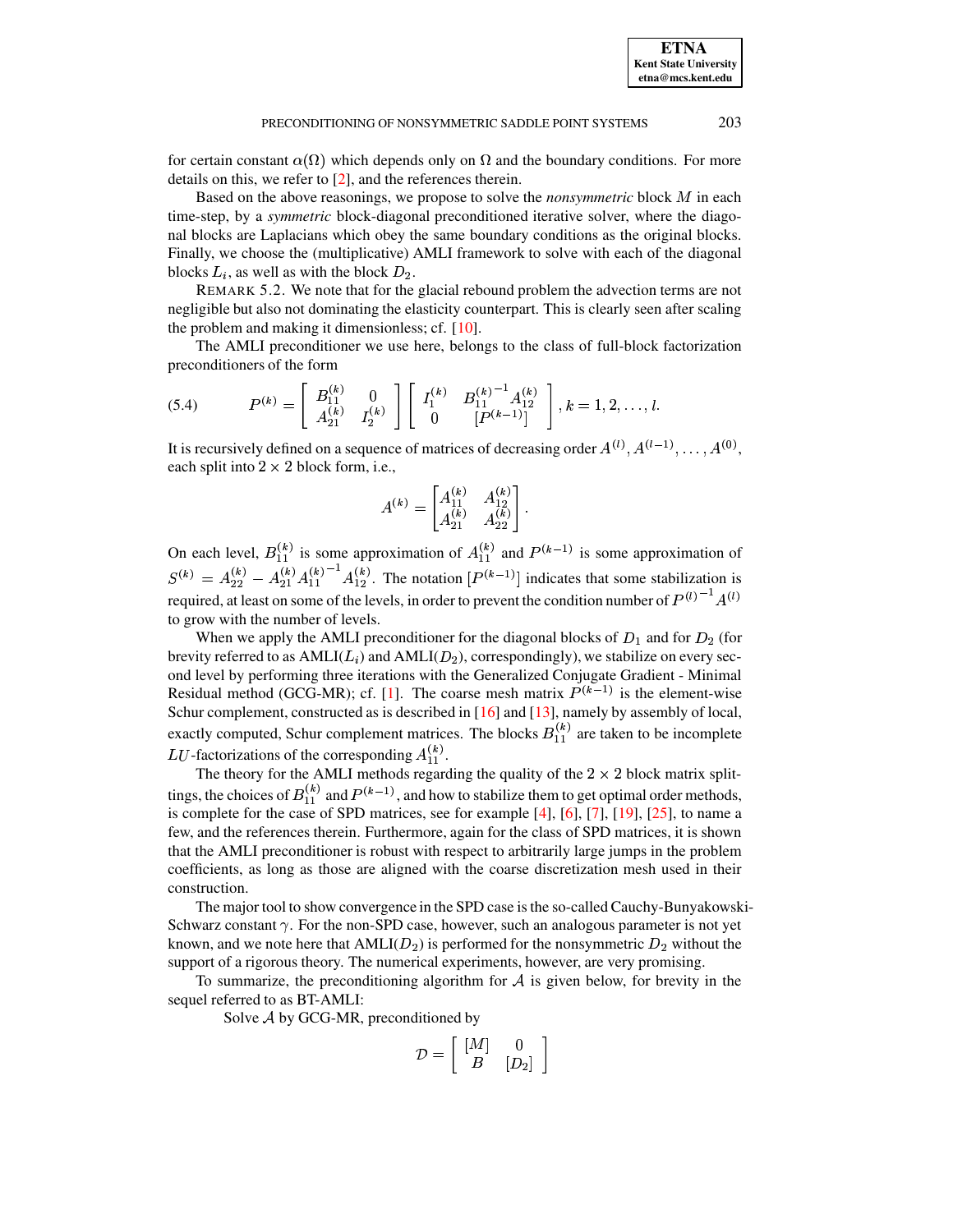- For each action  $\mathcal{D}^{-1}\mathbf{v}$ ,

 $-$  solve  $M$  by an (inner) GCG-MR solver, preconditioned by (in 2D)

$$
D_M^L = \left[\begin{array}{cc} L_1 & 0 \\ 0 & L_2 \end{array}\right],
$$

and systems with  $L_i$  are solved by AMLI-preconditioned GCG-MR. - solve  $D_2$  by an (inner) GCG-MR solver, preconditioned by  $AMLI(D_2)$ .

When we solve  $M$  and  $D_2$  accurately, the number of outer iterations goes down, which, however does not imply that the overall solution time is reduced due to the extra work spent by the inner solvers. In  $[13]$  we investigate how to choose the relative accuracy for  $M$  and of the initial residual of order 0.5, for both blocks. 2 optimally, and we find that the smallest overall solution time is achieved for a reduction

<span id="page-11-0"></span>**6. Numerical experiments.** We illustrate the behaviour of the solution procedure, described in Section [5](#page-8-0) on an inhomogeneous model of earth's lithosphere. We consider both the purely elastic and the viscoelastic cases. The elastic model is a simplification of the full viscoelastic problem, but nevertheless important, due to the fact that, under reasonable choice of the timestep, the characteristics of the matrices in the viscoelastic case remain quite close to those of the matrices in the elastic case. Therefore, the overall efficiency and scalability of the method when solving the viscoelastic problem follows that of the iterative solver for the elastic problem, for which we provide a separate study how it scales with problem size, that the preconditioner is robust with respect to the material parameters  $\lambda$  and  $\mu$  and how its performance compares with a state-of-art sparse direct solution method. PSfrag replacements





<span id="page-11-1"></span>FIG. 6.1. *The geometry of the problem*

We consider a 2D (3D) flat earth model, which is symmetric with respect to  $x = 0$  (and  $y = 0$ ), subject to a Heaviside load of a 1000 km wide (side) and 2 km thick sheet of ice with density  $\rho_i = 981 kg m^{-3}$ .

The size of the 2D domain is 10 000 km width and 4000 km depth. We impose homogeneous Dirichlet boundary conditions on the boundary  $y = -4000$  km ( $z = -4000$  km) and neous Dirichlet boundary conditions on the boundary  $y = -4000 \text{ km } (z = -4000 \text{ km})$  and symmetry conditions on the boundary  $x = 0$  (and  $y = 0$ ). Homogeneous Neumann condisymmetry conditions on the boundary  $x = 0$  (and  $y = 0$ ). Homogeneous Neumann conditions are imposed on the boundary  $x = 10000$  km (and  $y = 10000$  km) and the boundary tions are imposed on the boundary  $x = 10000$  km (and  $y = 10000$  km) and the boundary segment  $y = 0$  ( $z = 0$ ),  $x > 1000$  km (and  $y > 1000$  km). The geometry of the problem in two space dimensions is shown in Figure 6.1. two space dimensions is shown in Figure [6.1.](#page-11-1)

The domain  $\Omega$  is split along the line  $y = -2000$  km and both the Young modulus and The domain  $\Omega$  is split along the line  $y = -2000$  km and both the Young modulus and the Poisson ratio are different in the two subdomains  $\Omega_1$  and  $\Omega_2$ . Material parameters for this problem are given in Table [6.1.](#page-12-0) The time period for the viscoelastic simulations (which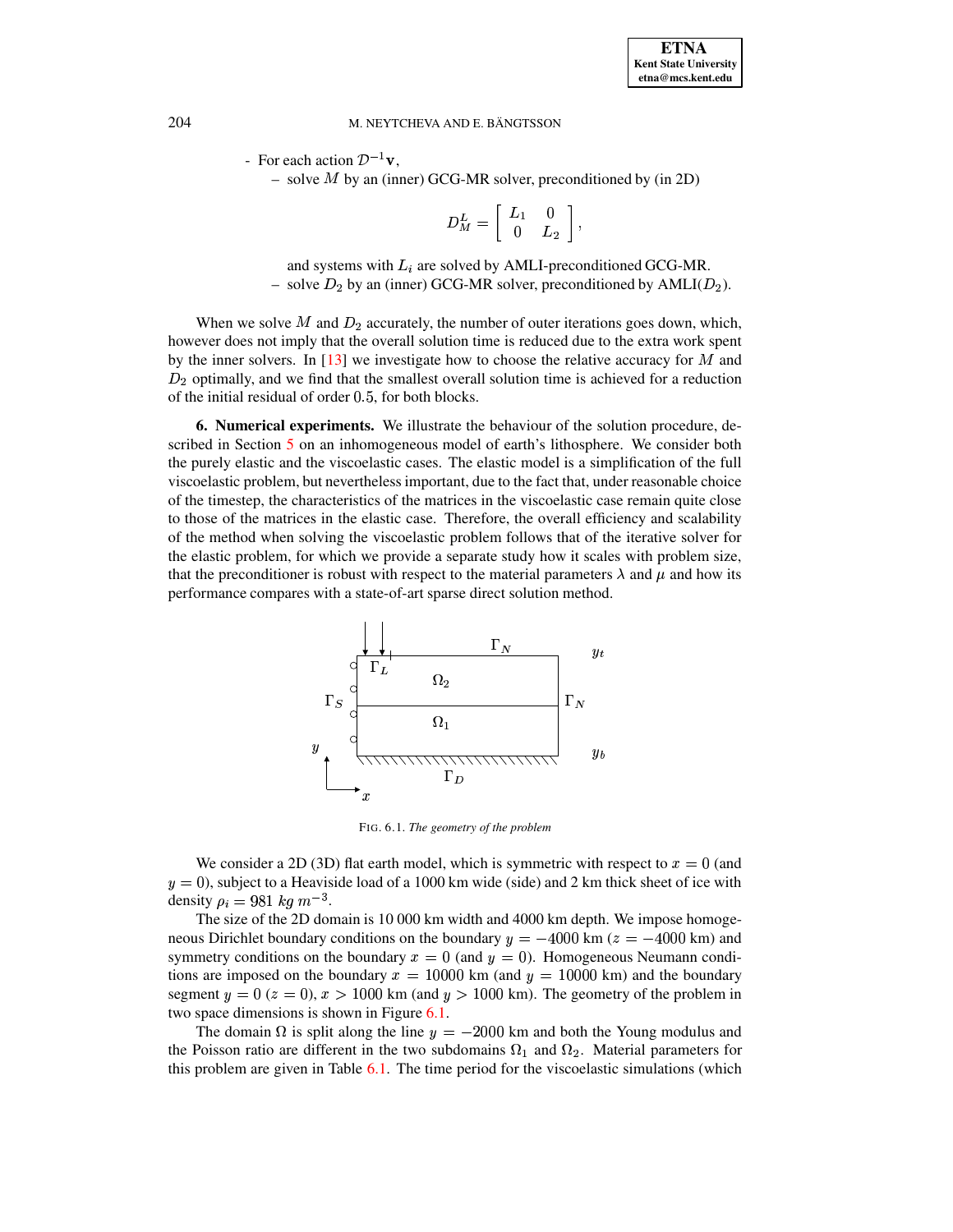TABLE 6.1 Material parameters used in experiments.

<span id="page-12-0"></span>

| Parameter                  | Value |            |                         |  |
|----------------------------|-------|------------|-------------------------|--|
|                            |       | $\Omega_1$ | ∫≀∍                     |  |
| Rock density $(kg m^{-3})$ |       | 3300       | 3300                    |  |
| Young's modulus (Pa)       | E     | $410^{11}$ | $4.10^{11} - 4.10^{13}$ |  |
| Poisson number             |       | 0.5        | $0.2 - 0.5$             |  |

TABLE 6.2 Time comparison with the finite element package ABAQUS (in sec) for elastic case

<span id="page-12-1"></span>

|        |          | Direct solver (ABAQUS) | Iterative solver (BT-AMLI) |              |  |  |
|--------|----------|------------------------|----------------------------|--------------|--|--|
| N      | Assembly | Solver                 | Assembly                   | Solver       |  |  |
| 23603  | 3.326    | 4.7178                 | 2.57                       | 4.16(1.95)   |  |  |
| 93283  | 13.018   | 18.055                 | 10.32                      | 18.06(8.96)  |  |  |
| 370883 | 50.537   | 72.984                 | 41.44                      | 83.96(46.58) |  |  |

influences the scaling of the problem) is  $T_{max} = 200000$  years. The actual computations are performed on a dimensionless problem, obtained from the original one after scaling of the space and time domains, as well as of the material coefficient  $E$ ; cf. [10].

The domain  $\Omega = \Omega_1 \cup \Omega_2$  is discretized using uniform rectangular (bricks in 3D) finite elements, on which we use a pair of stable, modified Taylor-Hood  $(Q1 - iso\ Q1)$  bilinear basis functions, namely that the displacements u live on a mesh that is a uniform refinement of the mesh on which the pressure variable  $p$  lives.

As an outer iterative scheme for equation  $(5.1)$ , we use the GCG-MR method, both for the outer iterative solver for A and for the two inner iterative solvers for  $D_1$  and  $D_2$ . The outer solver is stopped when the norm of initial residual is reduced by six orders of magnitude.

As outlined in the solution algorithm, the viscoelastic problem requires a sequence of time-steps and during each of those a linear system of equations is solved. The matrix of that linear system changes whenever the time-step changes. It is clear, that within the chosen space-time discretization scheme, savings in the total computational time can be achieved prevailingly on the cost of solving the arising linear systems in a time-efficient manner. Therefore, we address the solution of the linear system in detail. We present two sets of experiments, referred below to as Set E and Set V.

The tests in Set\_E illustrate the efficiency of the proposed linear system solver alone for a purely elastic model, i.e.,  $A_j = A$ ; cf. (4.5). There we elaborate on 2D and 3D, homogeneous and inhomogeneous spatial domains with jumps both material coefficients. We present also comparisons with a state-of-art commercial sparse direct solver.

Set\_V contains illustrations of the solution of the full viscoelastic problem. Here we restrict ourselves only to 2D.

Set  $E$  (Tables 6.2, 6.3 and 6.4): The software used in the experiments in this set is based on the two open-source packages deal. II [8] and PETSc [17]. We use deal. II to obtain the finite element discretization and PETSc for the numerical linear algebra (routines for matrix-vector multiplication, scalar products, etc.). All tests are performed on a 1.5 GHz Intel Itanium 2 computer with 25 GB of RAM.

Table 6.2 shows timings for the solution of a test problem in two space dimensions where a homogeneous compressible elastic solid ( $\nu = 0.2$ ) is loaded by a rectangular sheet of ice. This problem is solved using the sparse direct solver provided in the commercial finite element package ABAQUS, and our software (BT-AMLI). The problem size  $N$  shown in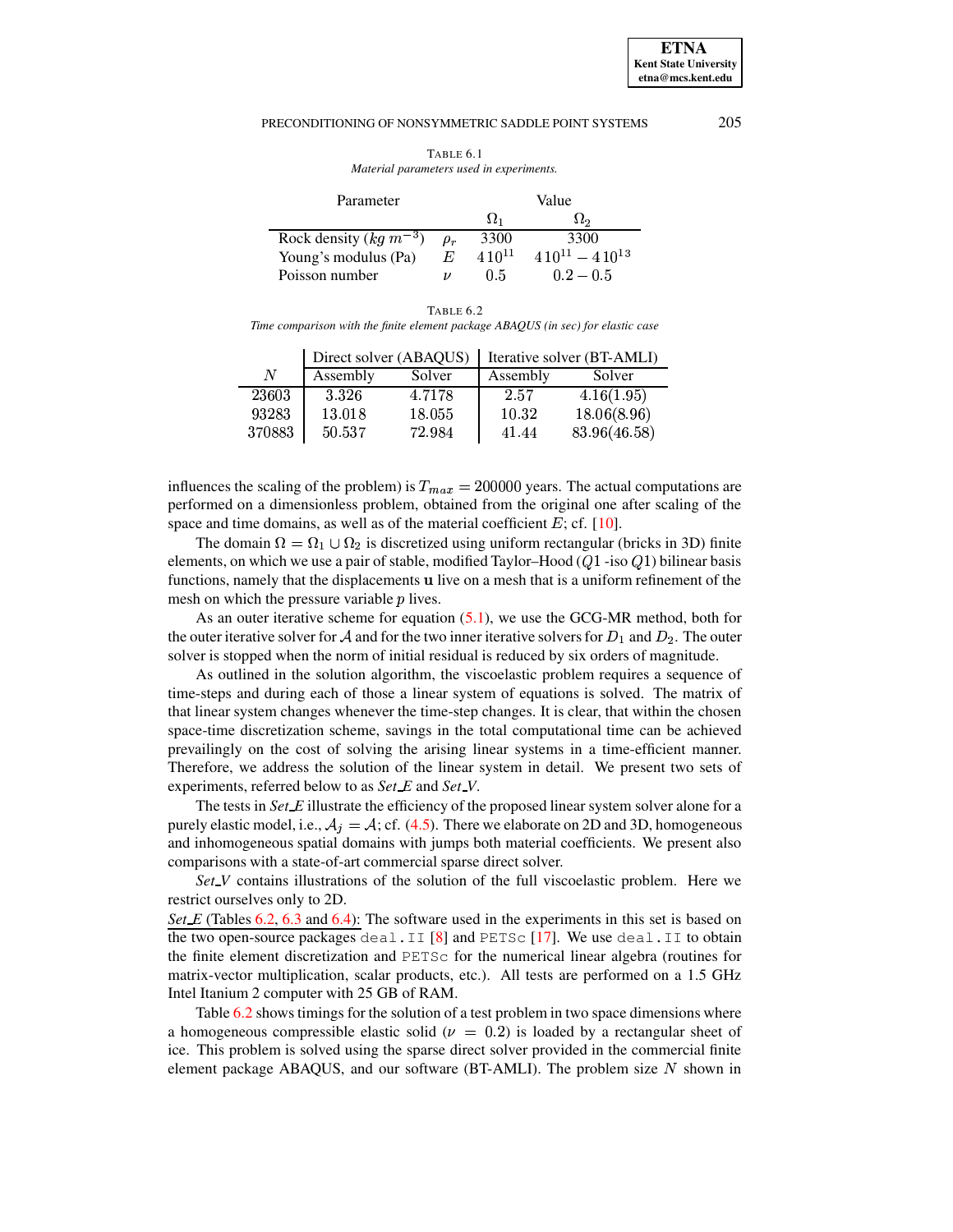TABLE 6.3 Iteration counts for elastic case

<span id="page-13-0"></span>

| $\nu_2$      | 0.2         | 0.4          | 0.5         |
|--------------|-------------|--------------|-------------|
|              |             | 2D           |             |
|              |             | $N = 23603$  |             |
| $E_2=4e11$   | 19(1.79, 1) | 20(1.85, 1)  | 24(1.62, 1) |
| $E_2 = 4e12$ | 23(2.35, 1) | 24(2.25, 1)  | 28(2.00, 1) |
| $E_2 = 4e13$ | 29(3.83, 1) | 31(3.87, 1)  | 33(3.42, 1) |
|              |             | $N = 93283$  |             |
| $E_2 = 4e11$ | 19(1.79, 1) | 21(1.76, 1)  | 22(1.73, 1) |
| $E_2 = 4e12$ | 24(2.29, 1) | 24(2.29, 1)  | 26(2.19, 1) |
| $E_2 = 4e13$ | 28(3.93, 1) | 29(3.69, 1)  | 32(3.62, 1) |
|              |             | $N = 370883$ |             |
| $E_2 = 4e11$ | 18(2.00, 1) | 20(1.80, 1)  | 21(1.86, 1) |
| $E_2 = 4e12$ | 24(2.46, 1) | 25(2.28, 1)  | 25(2.36, 1) |
| $E_2 = 4e13$ | 30(4.17, 1) | 32(4.19, 1)  | 34(3.47, 1) |
|              |             | 3D           |             |
|              |             | $N = 12512$  |             |
| $E_2 = 4e11$ | 19(2.00, 1) | 20(2.05, 1)  | 21(2.00, 1) |
| $E_2 = 4e12$ | 25(2.96, 1) | 25(2.76, 1)  | 27(2.44, 1) |
| $E_2=4e13$   | 28(4.21, 1) | 31(3.94, 1)  | 33(3.79, 1) |
|              |             | $N = 89700$  |             |
| $E_2=4e11$   | 20(2.20, 1) | 22(2.23, 1)  | 22(2.27,1)  |
| $E_2 = 4e12$ | 25(3.40, 1) | 27(2.89, 1)  | 29(2.62, 1) |
| $E_2 = 4e13$ | 31(5.45, 1) | 33(4.88, 1)  | 36(4.47, 1) |

the left column refers to the problem size in BT-AMLI which, due to the mixed variable formulation and the choice of the stable finite element discretization, is roughly  $1/8$ -th larger than the problem size in ABAQUS. The right-most column shows the overall time spent on the solution phase of BT-AMLI, and the figures in parentheses give the time consumed by the iterative solver only (which is included in the overall solution time for BT-AMLI).

The results in Table 6.2 deserve a special comment. The observed (almost exactly) linear complexity of the sparse direct solver from ABAQUS is remarkable. Since the software is commercial, we were not able to find out how is this scalability achieved. The same linear scaling of the computational time is achieved for 2D problems of size up to 1.5 million degrees of freedom; see  $[11]$ . This advocates that the available highly optimized sparse direct solution methods are feasible for quite large scale applications on nowadays computers with large memories, in particular for 2D problems. However, having in mind that we solve slightly larger problem, the above results also show that our preconditioned iterative solver is a suitable alternative to a direct solution method for the considered class of problems, even in 2D. A real gain of the preconditioned iterative method over the sparse direct solver is achieved for 2D problems of even larger size and for 3D problems of the considered type of size 100000 and above. Further detailed comparisons between the direct and the iterative solution methods, and a discussion about their efficiency and accuracy are presented in  $[11]$ . The results in Table 6.2 also indicate that a combination of a preconditioned iterative method which uses a sparse direct method as a block solver could be the alternative to win the fastest overall simulation time.

Table 6.3 shows the number of iterations to reach convergence for different combinations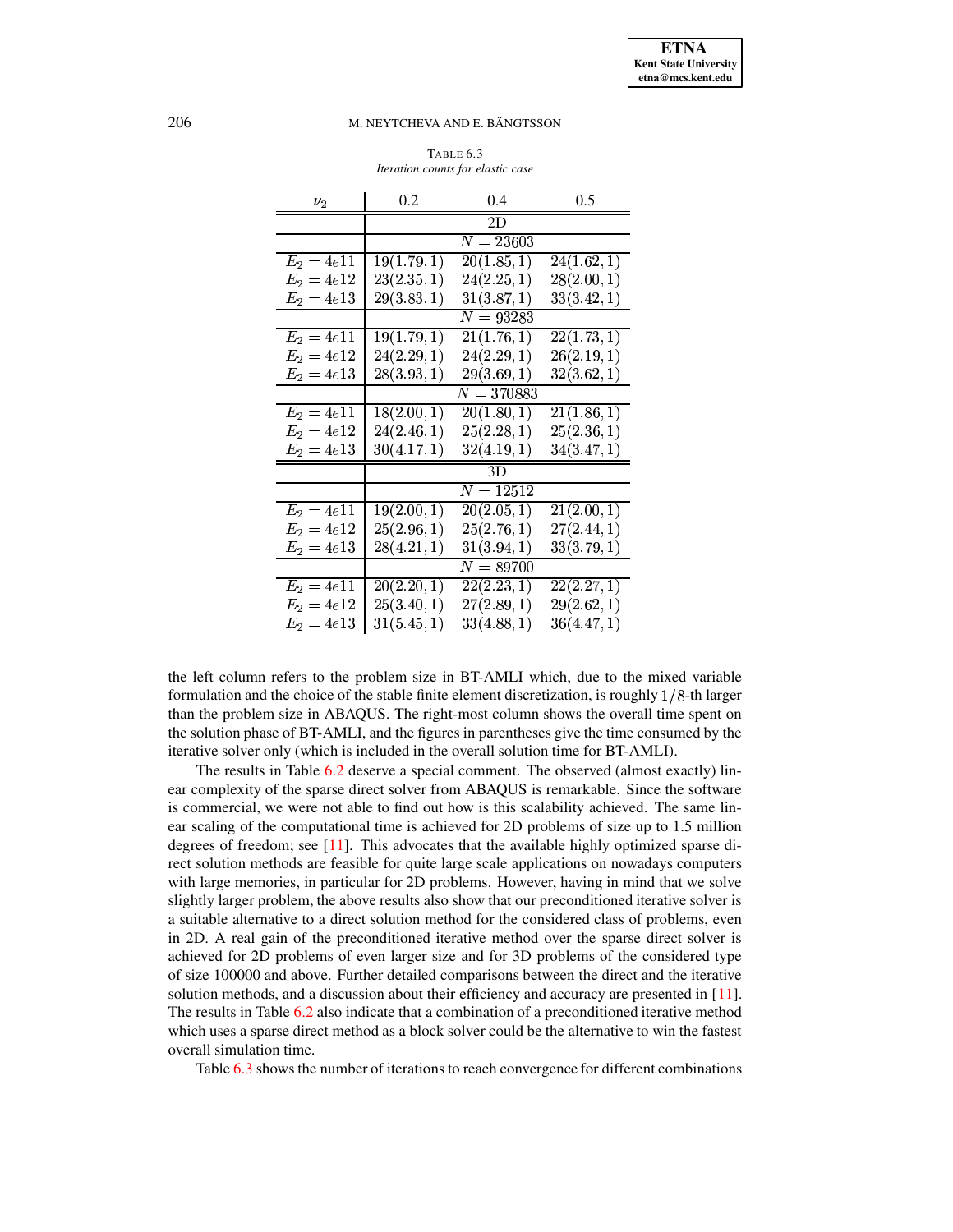207

#### <span id="page-14-0"></span>PRECONDITIONING OF NONSYMMETRIC SADDLE POINT SYSTEMS

| $\nu_2$      | 0.2      | 0.4                     | 0.5      |
|--------------|----------|-------------------------|----------|
|              |          | 2D                      |          |
|              |          | $N = 23603$             |          |
| $E_2 = 4e11$ | 6(4)     | 7(4)                    | 7(5)     |
| $E_2 = 4e12$ | 9(6)     | 9(6)                    | 9(6)     |
| $E_2 = 4e13$ | 14(12)   | 15(13)                  | 15(13)   |
|              |          | $N = 93283$             |          |
| $E_2 = 4e11$ | 29(18)   | 30(20)                  | 31(20)   |
| $E_2 = 4e12$ | 40(29)   | 39(29)                  | 41(30)   |
| $E_2 = 4e13$ | 66(56)   | 65(55)                  | 70(59)   |
|              |          | $\overline{N} = 370883$ |          |
| $E_2 = 4e11$ | 126(81)  | 128(83)                 | 134(89)  |
| $E_2 = 4e12$ | 176(131) | 173(128)                | 177(132) |
| $E_2 = 4e13$ | 314(269) | 334(289)                | 305(260) |
|              |          | 3D                      |          |
|              |          | $N = 12512$             |          |
| $E_2=4e11$   | 19(9)    | 19(10)                  | 20(10)   |
| $E_2 = 4e12$ | 27(17)   | 26(16)                  | 25(16)   |
| $E_2 = 4e13$ | 38(28)   | 39(29)                  | 40(30)   |
|              |          | $N=89700$               |          |
| $E_2=4e11$   | 223(99)  | 234(110)                | 236(112) |
| $E_2 = 4e12$ | 312(188) | 297(173)                | 294(170) |
| $E_2 = 4e13$ | 493(370) | 475(351)                | 477(353) |

TABLE 6.4 Time spent to solve the linear system in equation  $(5.1)$  for elastic case

of Poisson number  $\nu_2$ , Young modulus  $E_2$  in  $\Omega_2$  and refinements of the mesh. The left number in each column is the number of outer iteration, whereas within parentheses, the average number of inner iterations required for  $D_1$  and  $D_2$  per outer iterations are shown. We see that the iterative solver is robust with respect to problem size, jumps in material coefficients, and with respect to (in)compressibility parameter  $\nu$ .

In Table 6.4 solution times for equation  $(5.1)$  in 2D and 3D are shown. The left number in each column is the total solution time, that is, the time spent on assembly of the Schur complement approximation, on construction of the multilevel preconditioners for  $L_i$  and  $D_2$ , and by the iterative solver. The solution time for the outer iterative method is specified within parentheses. The growth in solution time with increasing problem size and difference in the Young moduli  $E_1$  and  $E_2$  follows the slight growth in the number of inner and outer iterations required for convergence of the inner and outer iterative solvers.

Set\_V (Tables 6.5, 6.6 and 6.7): Next we apply the described preconditioned iterative solver to the full viscoelastic problem. All experiments in this set are performed in Matlab and therefore timing results are irrelevant.

We recall that in this case, during each time-step  $j$  we solve a system with a matrix  $A_j = A - \frac{\Delta t_j}{2} A_0$  as denoted in (4.5). We present numerical experiments with two values of the time step  $\Delta t_j$  – 0.87, which corresponds to approximately one years for the unscaled problem and is of the order of the initial (smallest) time-step chosen by ABAQUS and 69.6, which corresponds to 80 years for the unscaled problem and is of the order of the final (largest) time-step in the ABAQUS runs.

We use a block lower-triangular preconditioner as in (5.2), namely, we solve  $A_j$  by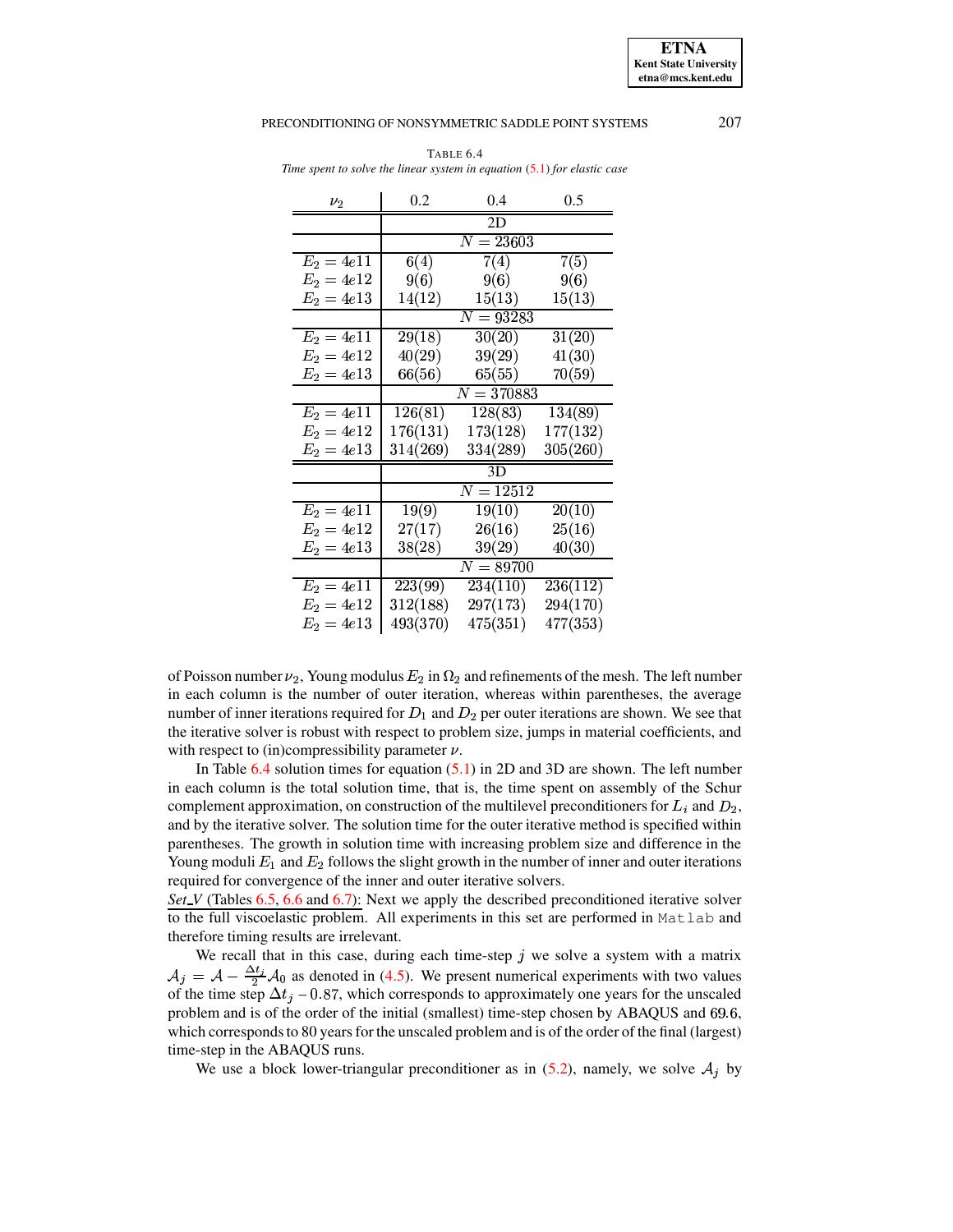<span id="page-15-0"></span>

| TABLE 6.5                                                    |  |
|--------------------------------------------------------------|--|
| Iteration counts for viscoelastic case and $\Delta_t = 0.87$ |  |

| $\nu_2$      | 0.2 | (0.4)       | 0.5 |
|--------------|-----|-------------|-----|
|              |     | $N = 23603$ |     |
| $E_2 = 4e11$ | 13  | 13          | 13  |
| $E_2 = 4e12$ | 15  | 15          | 15  |
| $E_2 = 4e13$ | 15  | 15          | 15  |
|              |     | $N = 93283$ |     |
| $E_2 = 4e11$ | 13  | 13          | 13  |
| $E_2 = 4e12$ | 15  | 16          | 15  |
| $E_2 = 4e13$ | 16  | 17          | 17  |

GCG-MR, preconditioned by  $\mathcal{D} = \begin{bmatrix} 1^{1/2} & 0 \\ B & D_2 \end{bmatrix}$ . For each action  $\mathcal{D}^{-1}\mathbf{v}$ , we

– solve  $M$  either exactly (Table [6.5\)](#page-15-0) or by an (inner) GCG-MR solver, preconditioned by  $D_M^M = \begin{bmatrix} 1 & 0 \\ 0 & M_{22} \end{bmatrix}$ , where  $M_{11}$  and  $M_{22}$  are the exact diagonal blocks of M

and systems with those are solved with a direct method (Tables [6.6,](#page-16-0) [6.7\)](#page-16-1).

 $-$  solve  $D_2$  by a direct method.

The results in Table [6.5](#page-15-0) enable us to judge over the quality of the approximation of the Schur complement alone. It can be seen, that if we take as  $D_2$  the exact Schur complement of  $A_j$  and solve exactly for M and  $D_2$ , the outer method will converge in two iterations. The observed here nearly constant number of iterations shows that the element-wise constructed Schur complement is a high quality approximation of the true one even for the nonsymmetric problem, considered here.

In Tables [6.6](#page-16-0) and [6.7](#page-16-1) we solve the block  $M$  using an inner solver with a block-diagonal preconditioner. For clarity, we repeat the differences in the settings for the viscoelastic experiments compared with those from Table [6.3:](#page-13-0)

- the exact (nonsymmetric) diagonal blocks  $M_{ii}$  are used instead of the (symmetric) discrete Laplacians  $L_i$ ,
- $-M_{ii}$  are solved exactly in contrast to  $AMLI(L_i), i = 1, 2$

A comparison between Table [6.3](#page-13-0) and Tables [6.6](#page-16-0) and [6.7](#page-16-1) confirms that  $D_M^L$  is a robust and efficient alternative to  $D_M^M$  as well as that  $AMLI(L_i)$  is a competitive replacement of a direct block solver. We also see that for the range of the problem parameters  $E$ ,  $\nu$  and  $\eta$ , as well as for the tested values of  $\Delta t_i$  differing by two orders of magnitude, the overall behaviour of the preconditioned iterative solver remains robust. The experiments provide numerical evidence that  $S$  approximates well the corresponding Schur complement matrix and that the AMLI framework is applicable also for nonsymmetric problems.

The solution has been compared to that obtained by the ABAQUS solver and found in a good agreement with the latter.

**7. Conclusions.** In this paper we discuss numerical simulations of viscoelastic problems. The formulation handles compressible as well as fully incompressible materials. The matrices of the so-arising systems of linear equations are nonsymmetric and of saddle-point form. These systems are solved by an inner-outer preconditioned iterative method (GCG-MR). We apply techniques to approximate the Schur complement matrix of the original nonsymmetric indefinite matrix as well as to construct an AMLI-type preconditioner, which is originally developed and fully analysed for symmetric positive definite systems, also in the nonsymmetric case. The presented numerical results show that the resulting preconditioner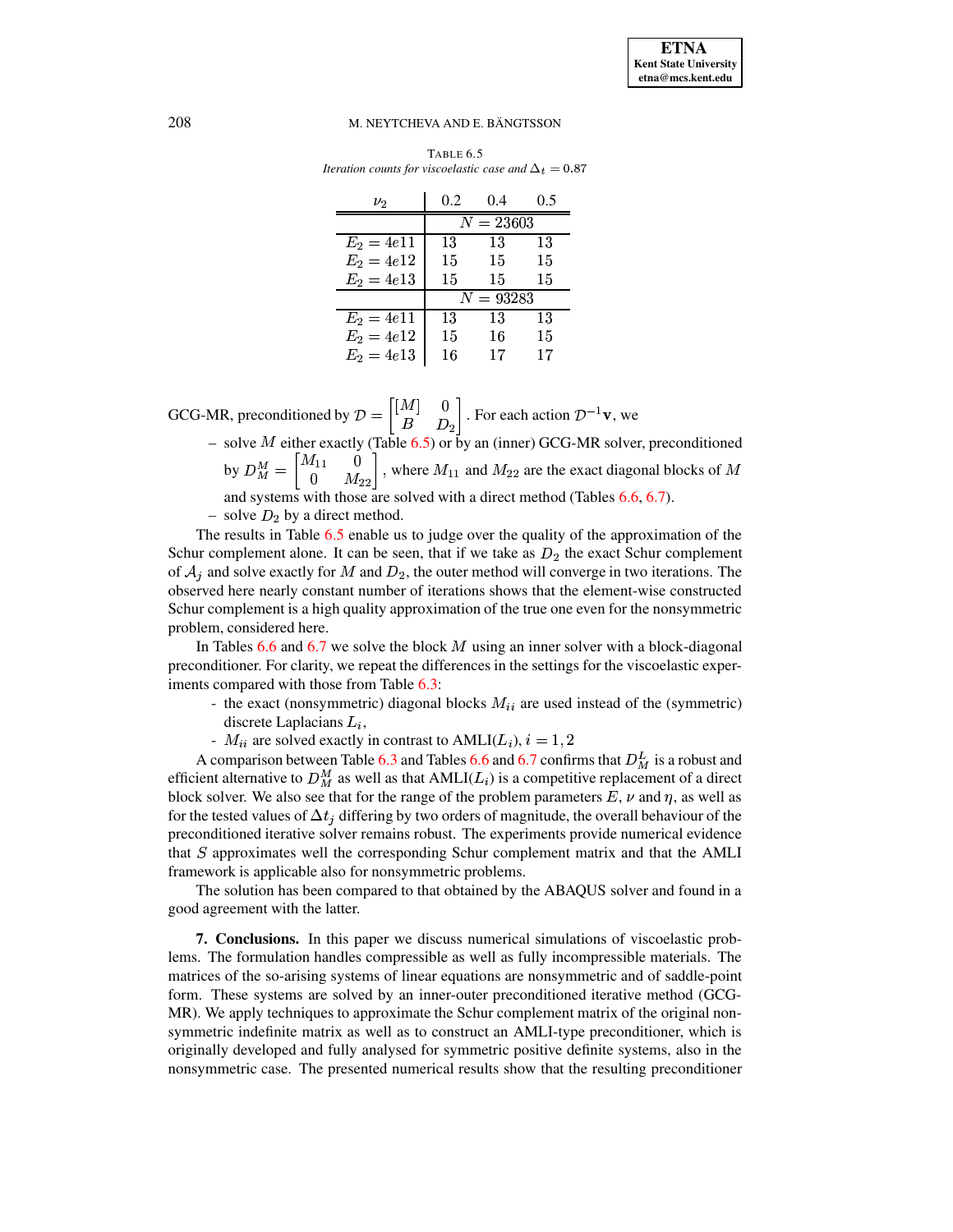<span id="page-16-0"></span>

| $\nu_2$               |       | 0.2          |        |       | 0.4         |        |       | 0.5   |        |
|-----------------------|-------|--------------|--------|-------|-------------|--------|-------|-------|--------|
| $\varepsilon_{inner}$ | 0.5   | 0.1          | 0.01   | 0.5   | 0.1         | 0.01   | 0.5   | 0.1   | 0.01   |
| $\scriptstyle E_2$    |       |              |        |       | $N = 23603$ |        |       |       |        |
| 4e11                  | 19(2) | 15(3)        | 14(5)  | 20(2) | 16(3)       | 14(5)  | 21(2) | 16(3) | 14(5)  |
| 4e12                  | 20(2) | 18(4)        | 16(7)  | 22(2) | 19(4)       | 16(7)  | 23(2) | 19(4) | 17(7)  |
| 4e13                  | 23(2) | 23(6)        | 17(10) | 26(2) | 24(6)       | 19(10) | 28(2) | 25(5) | 20(10) |
| $E_{2}$               |       |              |        |       | $N = 93283$ |        |       |       |        |
| 4e11                  | 18(2) | 15(3)        | 13(4)  | 19(2) | 15(3)       | 14(5)  | 20(2) | 15(3) | 13(5)  |
| 4e12                  | 20(2) | 19(4)        | 16(6)  | 22(2) | 20(4)       | 17(6)  | 23(2) | 20(4) | 17(6)  |
| 4e13                  | 23(2) | 22(6)        | 18(9)  | 26(2) | 23(6)       | 18(9)  | 27(2) | 24(5) | 19(9)  |
| $\scriptstyle E_2$    |       | $N = 370883$ |        |       |             |        |       |       |        |
| 4e11                  | 19(2) | 14(2)        | 13(4)  | 19(2) | 14(3)       | 13(5)  | 19(2) | 14(4) | 13(5)  |
| 4e12                  | 20(2) | 19(4)        | 16(6)  | 22(2) | 20(4)       | 17(6)  | 23(2) | 19(4) | 16(6)  |
| 4e13                  | 24(2) | 24(6)        | 18(9)  | 27(2) | 23(5)       | 19(10) | 27(2) | 25(5) | 20(9)  |

TABLE 6.6 Iteration counts for viscoelastic case and  $\Delta_t = 0.87$ 

| TABLE 6.7                                                    |  |
|--------------------------------------------------------------|--|
| Iteration counts for viscoelastic case and $\Delta_t = 69.6$ |  |

<span id="page-16-1"></span>

| $\nu_2$               | 0.2             |       |        |       | 0.4         |        |                    | 0.5   |        |  |
|-----------------------|-----------------|-------|--------|-------|-------------|--------|--------------------|-------|--------|--|
| $\varepsilon_{inner}$ | 0.5             | 0.1   | 0.01   | 0.5   | 0.1         | 0.01   | 0.5                | 0.1   | 0.01   |  |
| $E_2$                 |                 |       |        |       | $N = 23603$ |        |                    |       |        |  |
| 4e11                  | 19(2)           | 16(3) | 14(5)  | 20(2) | 16(3)       | 14(5)  | 19(2)              | 16(3) | 13(5)  |  |
| 4e13                  | 27(3)           | 27(7) | 21(12) | 29(2) | 28(8)       | 22(12) | 30(2)              | 27(7) | 23(12) |  |
| $E_2$                 |                 |       |        |       | $N=93283$   |        |                    |       |        |  |
| 4e11                  | 18(2)           | 15(3) | 14(5)  | 18(2) | 16(3)       | 13(5)  | 18(2)              | 15(3) | 13(5)  |  |
| 4e13                  | 27(3)           | 27(8) | 22(12) | 30(3) | 29(8)       | 22(12) | 30(2)              | 30(7) | 23(12) |  |
| $E_{2}$               | $=$ 370883<br>N |       |        |       |             |        |                    |       |        |  |
| 4e11                  | 18(2)           | 14(3) | 13(4)  | 18(2) | 15(3)       | 13(5)  | $\overline{18(2)}$ | 15(3) | 12(5)  |  |
| 4e13                  | 29(2)           | 30(8) | 22(11) | 31(3) | 33(8)       | 22(12) | 30(2)              | 33(9) | 22(11) |  |

is nearly optimal, robust with respect to problem parameters, independent on jumps of coefficients, i.e., it inherits the properties of the preconditioning technique in the symmetric case. The method is straightforwardly applicable to 3D. We present comparisons of the execution times of the proposed iterative method and the direct solution method available in the commercial FEM package ABAQUS, and show that the iterative method with the proposed preconditioner is a viable alternative of the direct method.

The test problem originates from glacial rebound, where some extra advection terms appear in the balance equations. The numerical solution techniques, however, are applicable for other problems which give rise to systems with matrices of saddle point form.

**Acknowledgments.** The authors are indebted to Dr Björn Lund for the fruitful collaboration and for helping them getting through the labyrinth of the glacial rebound phenomena.

Appendix. For completeness we include the detailed form of all matrices and vectors, which arise from the space and time discretization of equation  $(3.5)$ .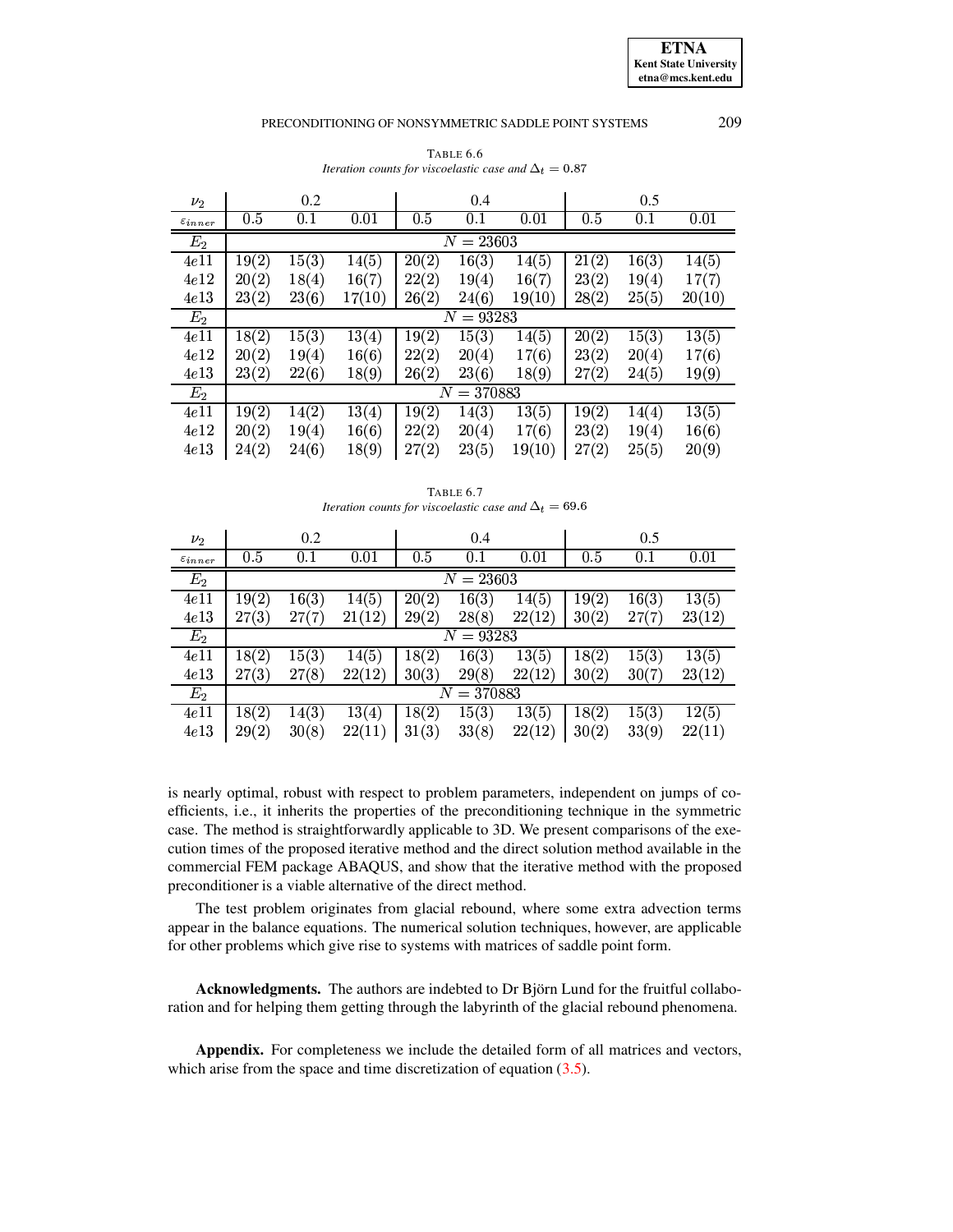$$
\begin{array}{rcl}\n\{\mathbf{u}_j\}_i & = & \mathbf{u}(\mathbf{x}_i, t_j), \\
\{\mathbf{p}_j\}_i & = & \mathbf{u}(\mathbf{x}_i, t_j), \\
\{\widehat{M}\}_{i,k} & = & \widehat{a}(\mathbf{v}_i, \mathbf{v}_k), \\
\{\widehat{M}_i^m\}_{i,k} & = & \widehat{a}(\mathbf{v}_i, \mathbf{v}_k), \\
\{\widehat{M}_i^m\}_{i,k} & = & \frac{\Delta t_m}{2} \widehat{a}(\mathbf{v}_i, \mathbf{v}_k; t_m, t_l), \\
\{\mathbf{B}\}_{i,k} & = & \frac{\Delta t_m}{2} \widehat{b}(\mathbf{v}_i, q_k; t_m, t_l), \\
\{\widehat{G}_i^m\}_{i,k} & = & \frac{\Delta t_m}{2} \widehat{b}(\mathbf{v}_i, q_k; t_m, t_l), \\
\{\widehat{C}_i^m\}_{i,k} & = & \frac{\Delta t_m}{2} \widehat{c}(q_i, q_k; t_m, t_l), \\
\{\widehat{I}_{u,l}^m\}_i & \approx & \int\limits_{t_l}^{t_m} \left[ \widehat{a}(\mathbf{u}(\tau), \mathbf{v}_i; t_m, \tau) + \widehat{b}(\mathbf{v}_i, p(\tau); t_m, \tau) \right] d\tau, \\
\{\widehat{I}_{p,l}^m\}_i & \approx & \int\limits_{t_l}^{t_m} \left[ \widehat{b}(\mathbf{u}(\tau), q_i; t_m, \tau) - \widehat{c}(p(\tau), q_i; t_m, \tau) \right] d\tau, \\
\{\widehat{I}_{p,l}^m\}_i & \approx & \int\limits_{t_l}^{t_m} \widehat{\ell}(v_i; t_m, \tau) d\tau, \\
\{\mathbf{f}_j\}_i & = & \mathbf{f}(\mathbf{v}_i; t_j), \\
\{\widehat{I}_j^m\}_i & = & \frac{\Delta t_m}{2} \widehat{\ell}(v_i; t_m, t_l).\n\end{array}
$$

## **REFERENCES**

- <span id="page-17-6"></span><span id="page-17-4"></span>[1] O. AXELSSON, *Iterative Solution Methods*, Cambridge University Press, Cambridge, 1996.
- <span id="page-17-3"></span>[2] O. AXELSSON, On iterative solvers in structural mechanics; separate displacement orderings and mixed variable methods, Math. Comput. Simulation, 50 (1999), pp. 11-30.
- [3] O. AXELSSON, R. BLAHETA, AND M. NEYTCHEVA, Preconditioning of boundary value problems using elementwise Schur complements, Technical Report 2006-048, Department of Information Technology, Uppsala University, 2006.

- <span id="page-17-8"></span>[4] O. AXELSSON AND M. NEYTCHEVA, Algebraic multilevel iteration methods for Stieltjes matrices, Numer. Linear Algebra Appl., 1 (1994), pp. 213-236.
- <span id="page-17-2"></span>[5] O. AXELSSON AND M. NEYTCHEVA, Eigenvalue estimates for preconditioned saddle point matrices, Numer. Linear Algebra Appl., 13 (2006), pp. 339-360.
- <span id="page-17-9"></span>[6] O. AXELSSON AND A. PADIY, On the additive version of the algebraic multilevel iteration method for anisotropic elliptic problems, SIAM J. Sci. Comput., 20 (1999), pp. 1807-1830.
- <span id="page-17-10"></span>[7] O. AXELSSON AND P. S. VASSILEVSKI, A survey of a class of algebraic multilevel iteration methods for positive definite symmetric matrices, in Proceedings of the 3rd European Conference on Numerical Mathematics and Advanced Applications (ENUMATH 99), T. Tiihonen, P. Tarvainen, P. Neittaanmäki, eds., World Scientific, Singapore, 2000, pp. 16-30.
- <span id="page-17-11"></span>[8] W. BANGERTH, R. HARTMANN, AND G. KANSCHAT, deal. II Differential Equations Analysis Library, Technical Reference, IWR. http://www.dealii.org
- <span id="page-17-1"></span>[9] M. BENZI, G. GOLUB, AND J. LIESEN, Numerical solution of saddle point problems, Acta Numer., 14, 2005, pp. 1-137.
- <span id="page-17-5"></span>[10] E. BÄNGTSSON, Robust Preconditioners Based on the Finite Element Framework, Ph.D. Thesis, Acta Universitatis Upsaliensis, Uppsala, 2007.

se/abstract.xsql?dbid=7828

- <span id="page-17-12"></span>[11] E. BÄNGTSSON AND B. LUND, A comparison between two solution techniques to solve the equations of glacially induced deformation of an elastic earth, Internat. J. Numer. Methods Engrg., 75 (2008), pp.479-502
- <span id="page-17-0"></span>[12] E. BÄNGTSSON AND M. NEYTCHEVA, Numerical simulations of glacial rebound using preconditioned iterative solution methods, Appl. Math., 50 (2005), pp. 183-201.
- <span id="page-17-7"></span>[13] E. BÄNGTSSON AND M. NEYTCHEVA, An agglomerate multilevel preconditioner for linear isostasy saddle point problems, in Proceedings of the 5th International Conference on Large-scale Scientific Compu-

http://www.it.uu.se/research/publications/reports/2006-048/